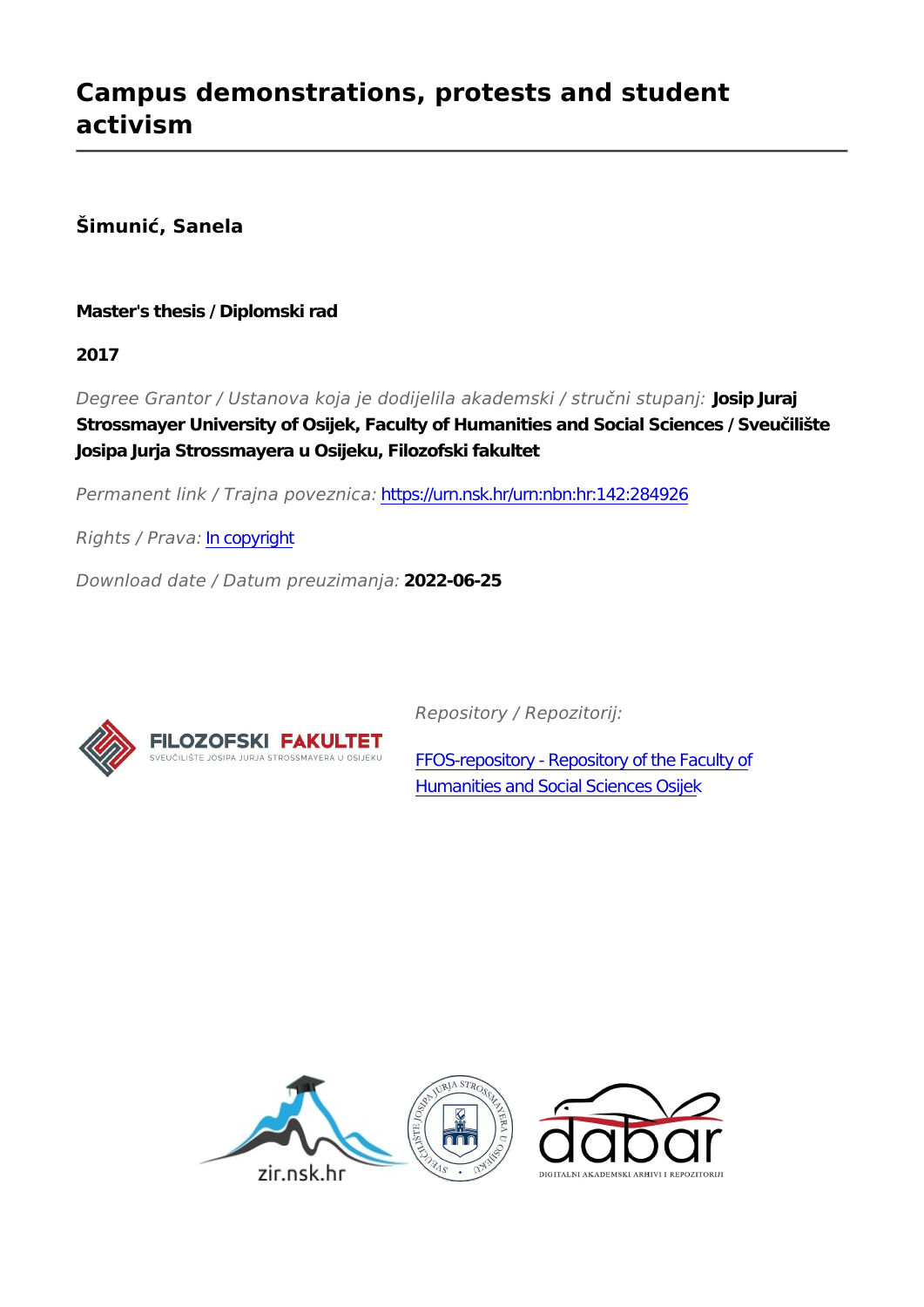J.J. Strossmayer University of Osijek Faculty of Humanities and Social Sciences Study Programme: Double Major MA Study Programme in English Language and Literature – Teaching English as a Foreign Language and Philosophy

Sanela Šimunić

# **Campus Demonstrations, Protests and Student Activism**

Master's Thesis

Supervisor: Dr. Jadranka Zlomislić, Assistant Professor

Osijek, 2017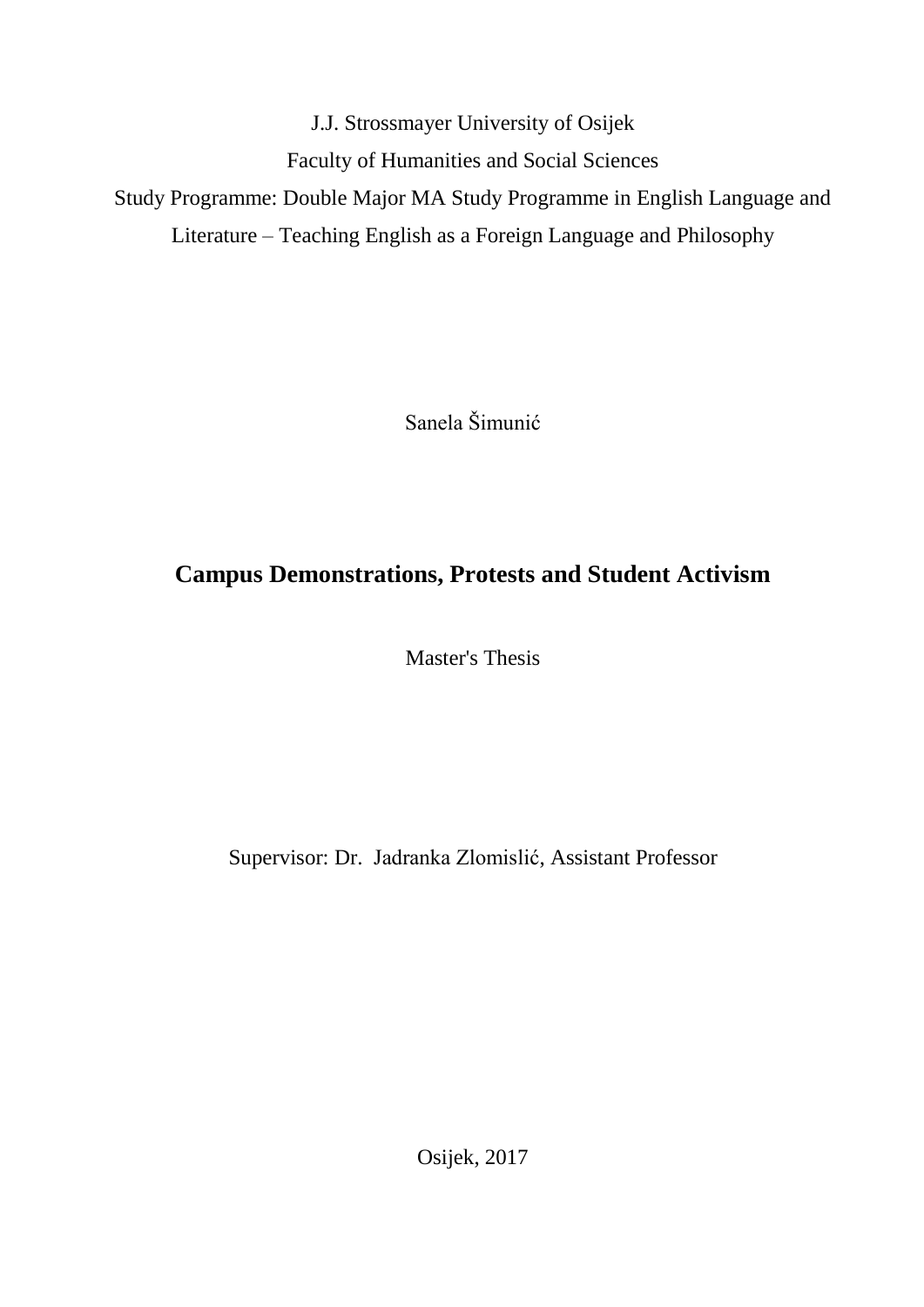J.J. Strossmayer University of Osijek Faculty of Humanities and Social Sciences Study Programme: Double Major MA Study Programme in English Language and Literature – Teaching English as a Foreign Language and Philosophy

Sanela Šimunić

# **Campus Demonstrations, Protests and Student Activism**

Master's Thesis

Supervisor: Dr. Jadranka Zlomislić, Assistant Professor

Scientific area: humanities Scientific field: philology Scientific branch: English studies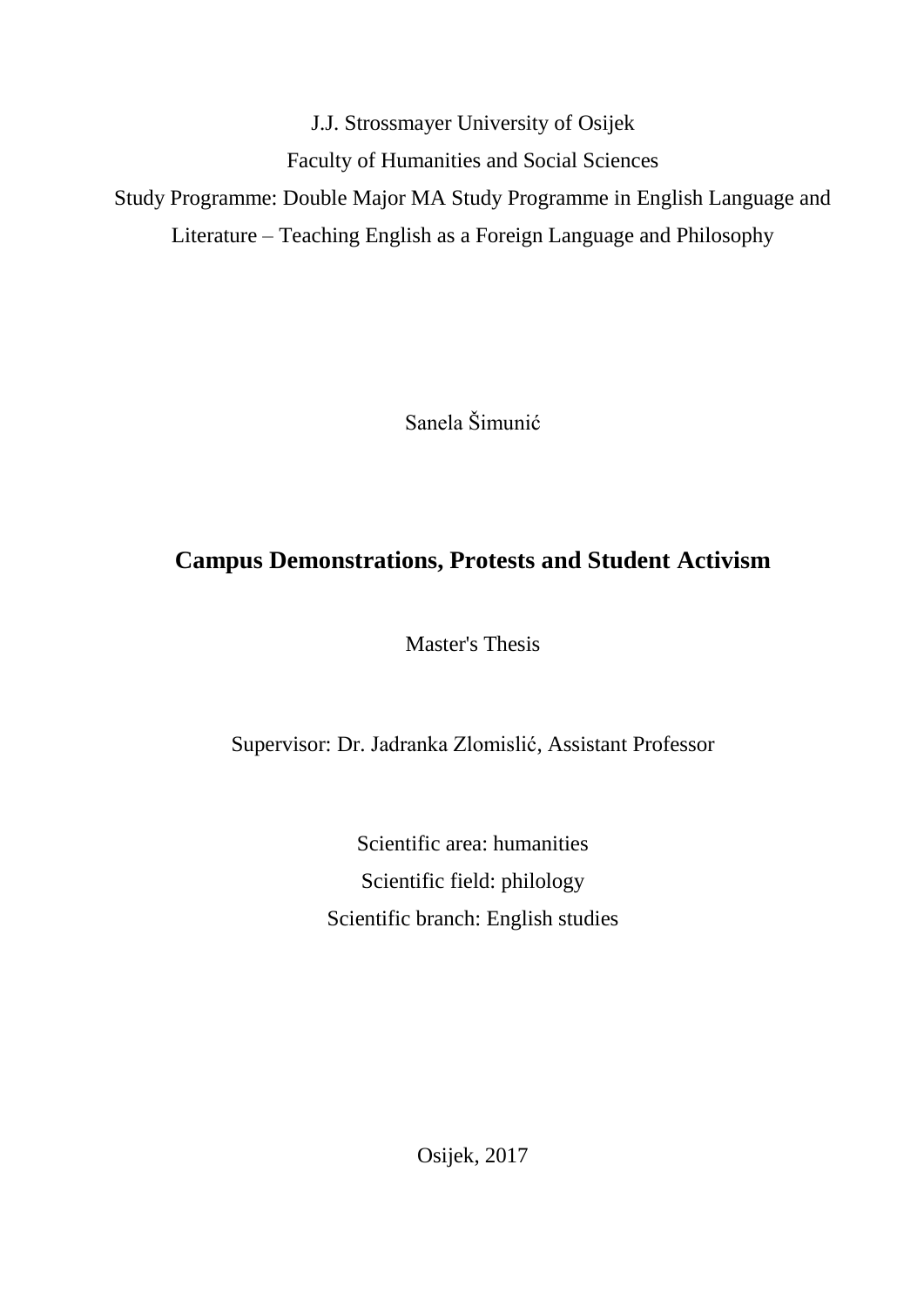Sveučilište J.J. Strossmayera u Osijeku Filozofski fakultet Osijek Studij: Dvopredmetni sveučilišni diplomski studij engleskog jezika i književnosti – prevoditeljski smjer i Filozofije

Sanela Šimunić

# **Demonstracije, protesti i studentski aktivizam na kampusu**

Diplomski rad

Mentor: doc.dr.sc. Jadranka Zlomislić

Osijek, 2017.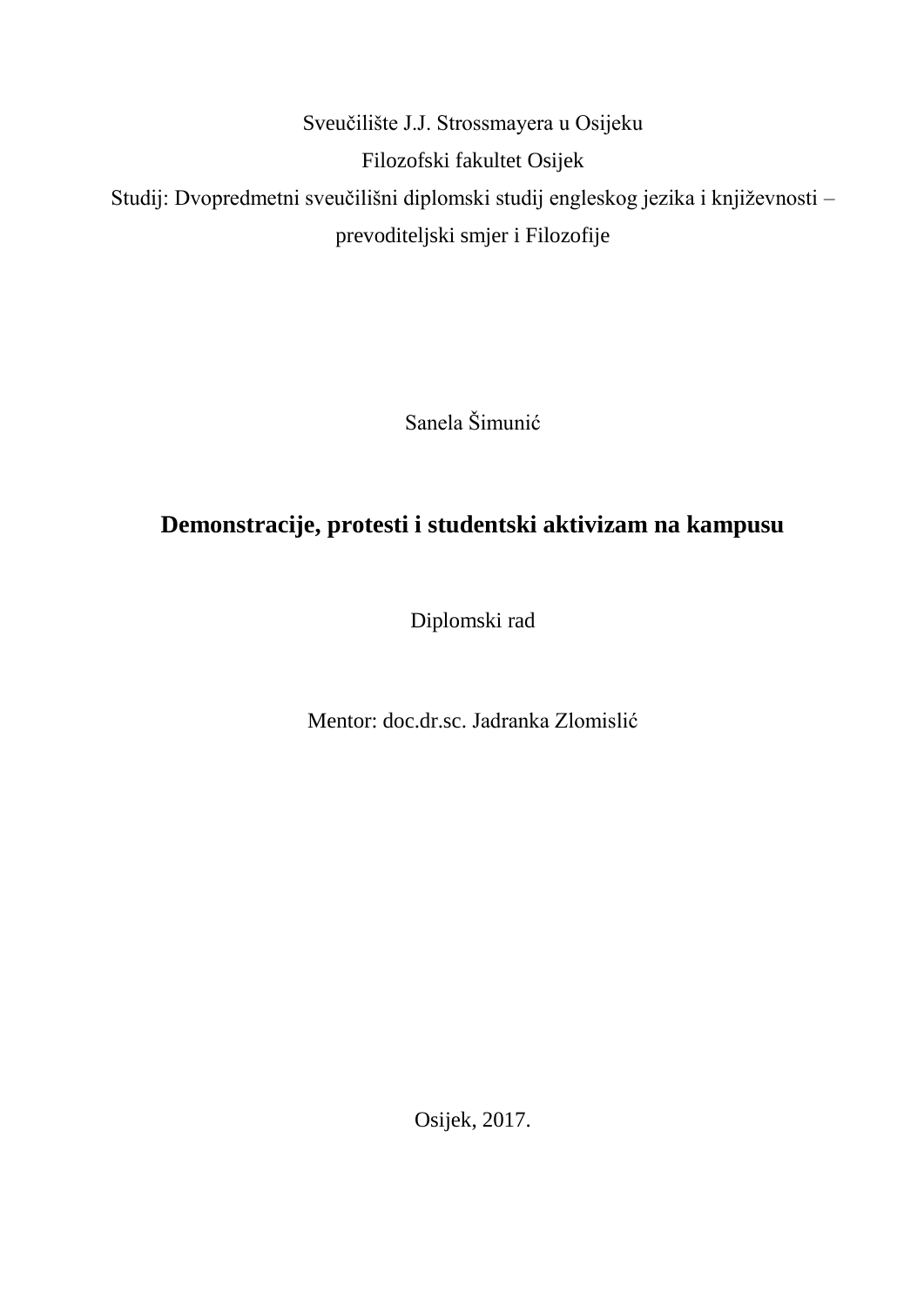Sveučilište J.J. Strossmayera u Osijeku Filozofski fakultet Osijek Studij: Dvopredmetni sveučilišni diplomski studij engleskog jezika i književnosti – prevoditeljski smjer i Filozofije

Sanela Šimunić

# **Demonstracije, protesti i studentski aktivizam na kampusu**

Diplomski rad

Znanstveno područje: humanističke znanosti Znanstveno polje: filologija Znanstvena grana: anglistika

Mentor: doc.dr.sc. Jadranka Zlomislić

Osijek, 2017.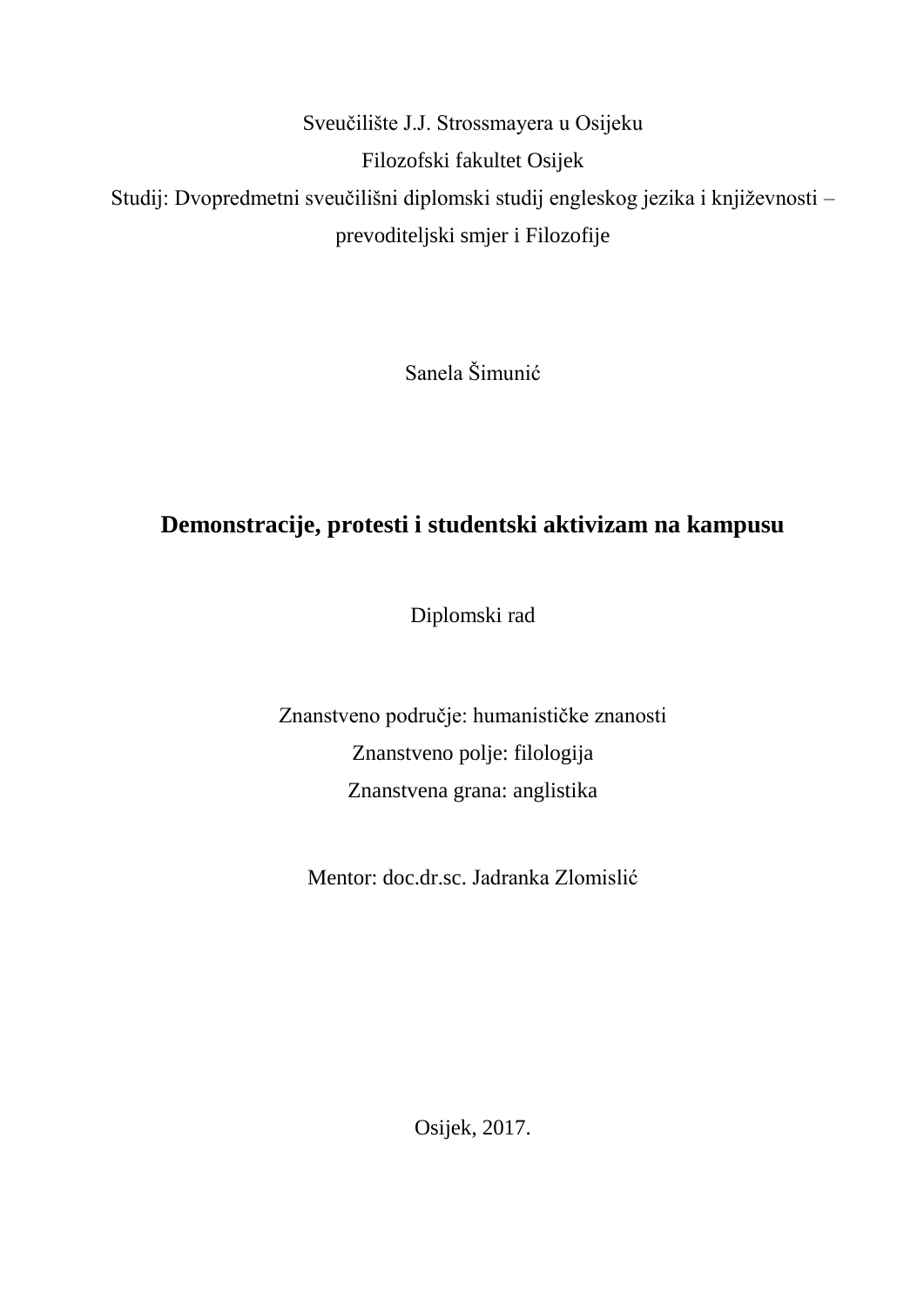# Contents

| 1.  |
|-----|
| 2.  |
| 3.  |
| 3.1 |
| 3.2 |
| 4.  |
|     |
|     |
|     |
| 5.  |
|     |
|     |
|     |
|     |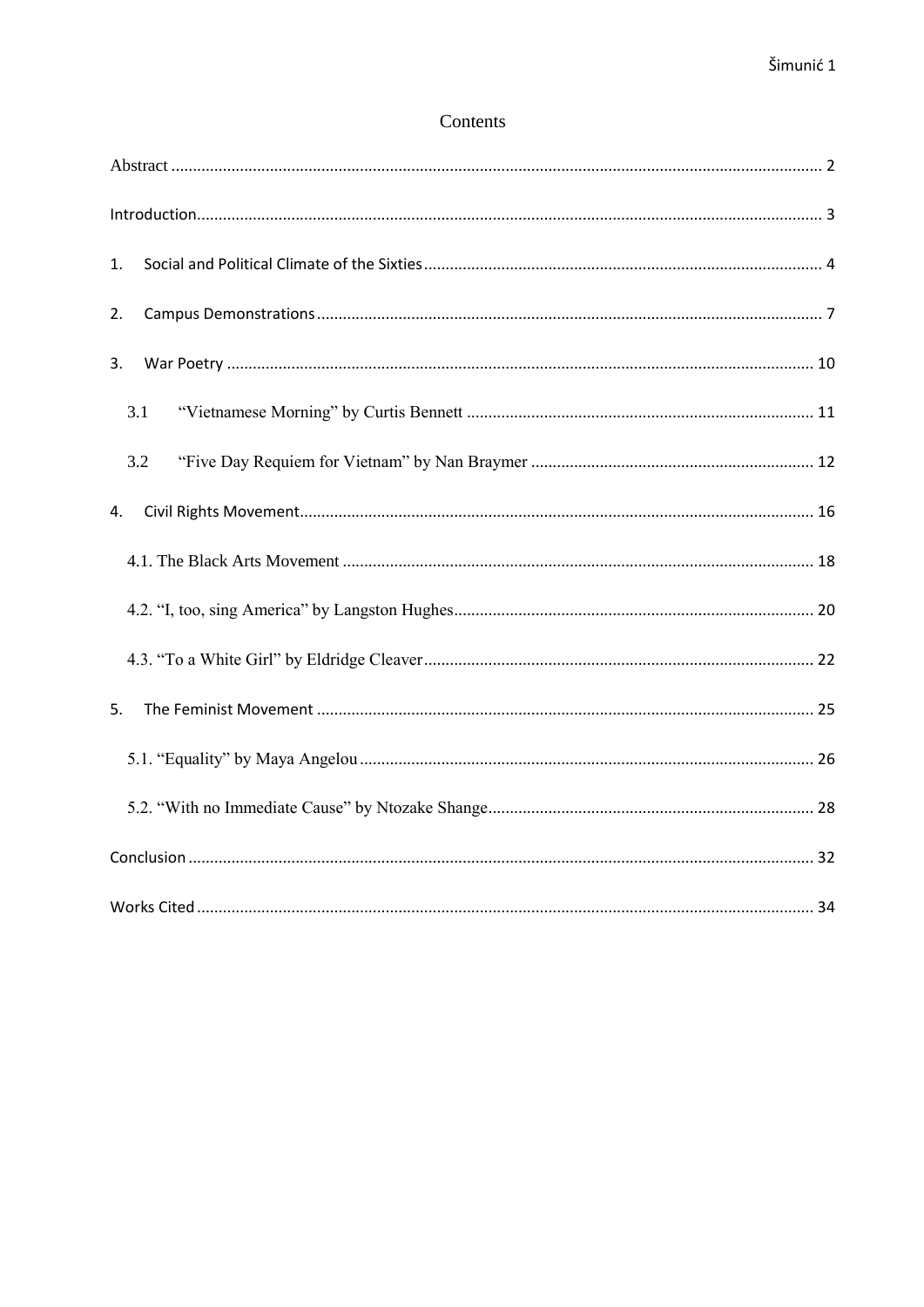#### Abstract

<span id="page-6-0"></span>This paper explores the political and social climate of the 1960s in the US focusing on the US government's decisions regarding the Vietnam War, the students' anti-war protests, and the civil movements for equal rights. The unrest of the sixties was mostly due to people's dissatisfaction which resulted in massive marches and protests all over the US. The paper's analyses of selected poems from each of the movements shows how the current events influenced writers and their works as well as to illustrate the public reaction concerning the key issues. Particularly young Americans were determined to bring about changes. They were especially persistent in their efforts to make the government withdraw the US troops from Vietnam and to stop the war. The impact of the campus protests was so great that protests crossed the borders of universities and became a national issue. People were finally encouraged to fight for their rights, which is evident as the Black Power Movement and the Feminist Movement originated. The exploration of both the history and the literature of the turbulent sixties makes evident not only that the political and social situation shaped the literature but that the literature shaped public opinion and encouraged people to act.

 *Keywords*: protests, students, movement, sixties, poetry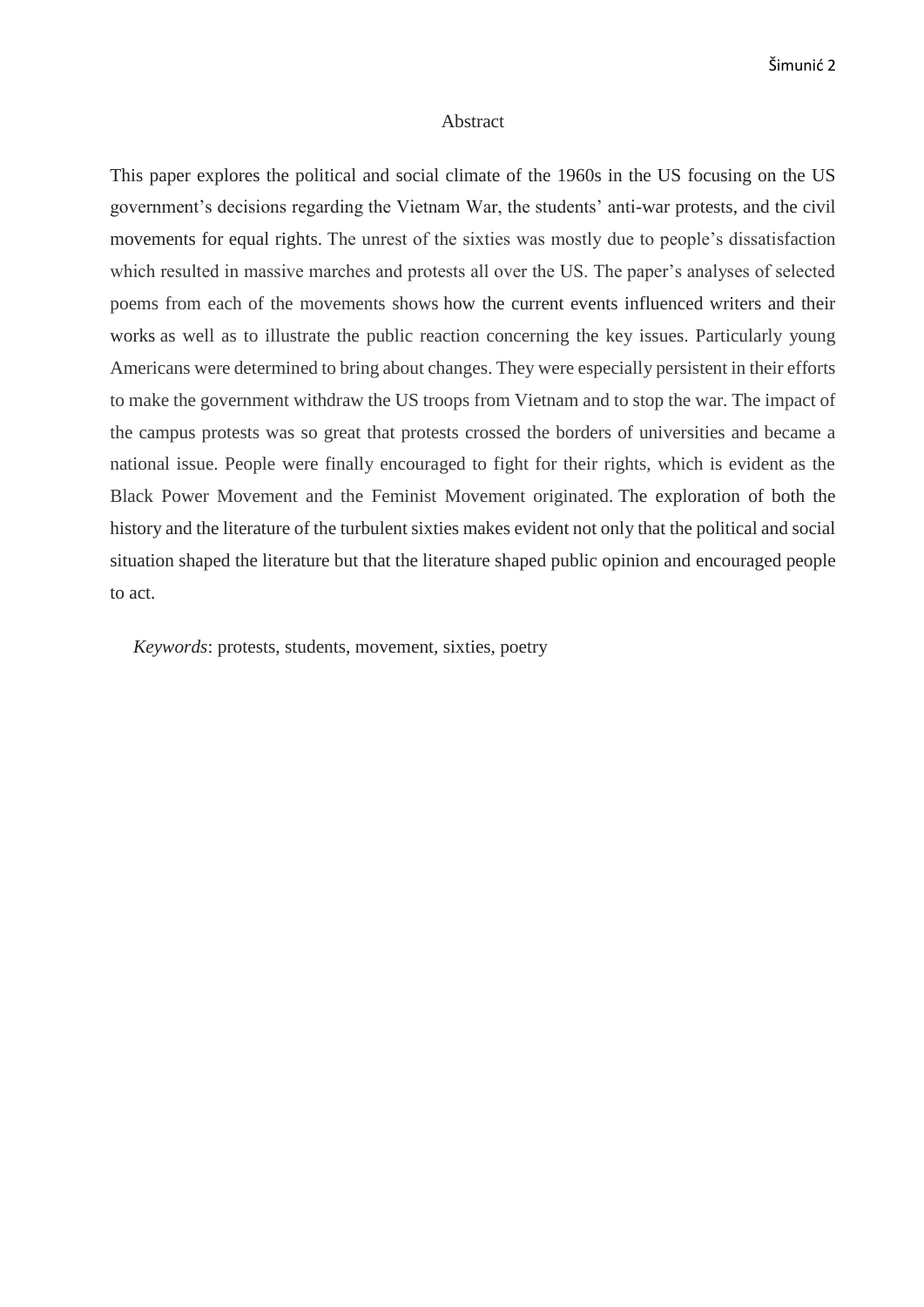#### <span id="page-7-0"></span>Introduction

This paper analyses the causes and the consequences of the biggest student demonstrations and activism in the history of the US concerning the Vietnam War, the Civil Rights Movement and the Feminist Movement, in the period from 1960 to 1970, and shows that university students' activism had a great role in forming the US social and war policies in the sixties. Also, it explains two big social movements happening in the sixties: The Black Power Movement and Feminist Movement. The sixties were a time of the great turmoil and political instability, which had a great impact on everyday life. People felt the need to do something about the injustices that were happening, especially concerning gender and race. The most rebellious ones were the campus students. Young, rebellious and revolted by the situation in their country, they believed they could introduce some social changes. Their activism can be seen as the trigger to all other protests in the sixties.

Chapter 1 presents the turbulent period between 1960 and 1970 highlighting the Vietnam War and the many social changes. To fully understand what caused the activism and demonstrations of the students' as well as the people's dissatisfaction in general, it is necessary to analyze the political and social situation in the US during this particular decade of turmoil and change.

Chapter 2 focuses on the campus demonstrations, in particular the demonstrations at the universities of North Carolina, Berkeley and Kent. The demonstrations and activism on those campuses were the loudest and perhaps the most significant at the time. This chapter focuses on the beginning of the protests and their spreading beyond the limits of the campuses.

Chapter 3 focuses on war poetry. The Vietnam War was the cause of many disagreements between the government and the people, and voices have been raised against it in many ways; one of the ways was through poetry. This chapter focuses on war poetry in general, but it also analyzes two poems: "Vietnamese Morning" by Curtis Bennett and "Five Day Requiem for Vietnam" by Nan Braymer.

Chapter 4 focuses on the Civil Rights Movement. It describes the main events of the movement as well as the forming of the Black Arts Movement. It also shows analysis of two poems: "I, too, Sing America by Langston Hughes" and "To a White Girl" by Eldridge Cleaver

Chapter 5 focuses on the Feminist Movement, describing the main causes of the movement as well as the main events that brought fundamental changes in the struggle for cultural, political, economic, and social equality for women. It also analyzes two poems: "Equality" by Maya Angelou and "With no Immediate Cause" by Ntozake Shange.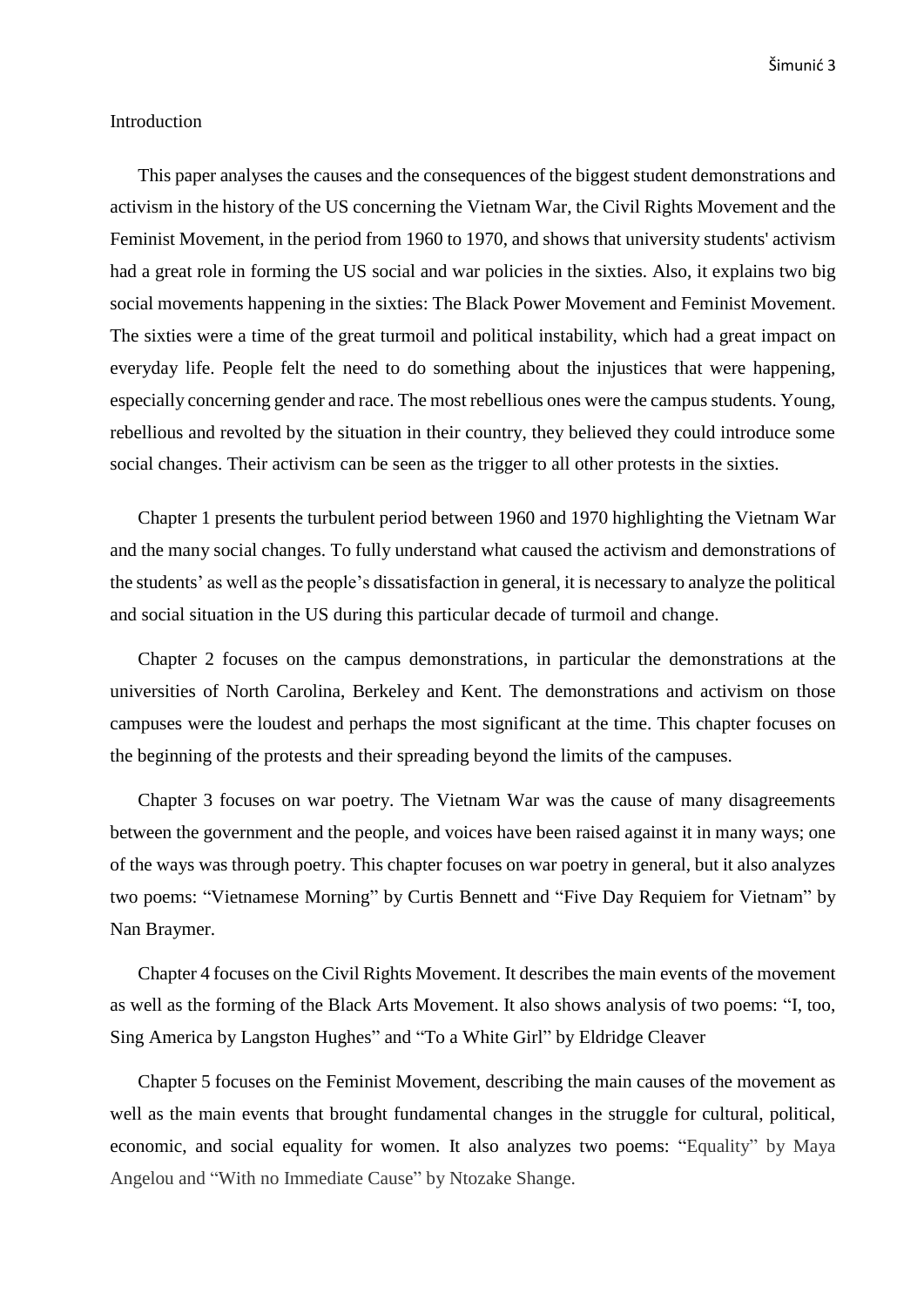#### <span id="page-8-0"></span>1. Social and Political Climate of the Sixties

The sixties were a decade of turbulence and great changes, which came as a result of massive anti-war protests, as well as activism for female rights and racial equality. In order to fully understand the background of demonstrations and movements happening at the time, we have to take into consideration all the events that triggered them, mainly the political and social situation in the US at the time, in particular the government's policies regarding the Vietnam War.

The beginning of the decade, the year 1960, was the election year which featured two candidates – John Fitzgerald Kennedy and Richard Nixon. J. F. Kennedy won and became the youngest person ever elected president. He was enthusiastic, and wanted to introduce lots of changes, especially social changes regarding equal rights for all races. However, the biggest changes during his term were in the area of civil rights. He could not ignore the racial issues in the South, especially not after Martin Luther King Jr. took the lead in demonstrations. That was the time of the first massive black movement in the history of the US. It all started with four black college students who entered a bar and "demanded service at a 'whites only' Woolworth's lunch counter in Greensboro, North Carolina, on February 1, 1960" (Tindal and Shi 1049).

Except for the racial issues in the US during this time there were political issues as well. The US did not get along well with Cuba, which resulted in the Cuban missile crisis. Another disagreement was with the Soviet Union, which in the end resulted in the erection of the Berlin Wall, as well as the Cold War. In 1961, the secret military operation of the CIA was directed towards Cuba and its leader, Fidel Castro. The CIA had trained approximately 1,500 anti-Castro Cubans to invade their homeland. The invaders landed at Cuba's Bay of Pigs on April 19, 1961. However, their operation was not successful. Most of the men were captured. A couple of months after that failure, Kennedy had a meeting with Khrushchev, the Soviet Premier. Khrushchev threatened to limit Western access to Berlin (Tindall and Shi 1044). After the meeting, Kennedy was determined to show the American resolve by calling up the Army Reserve and the National Guard units. The Soviet leaders did not like that decision and they responded by erecting the Berlin Wall, which divided the East and West Berlin up to 1989. The wall became a "symbol of the chill in relations between the Soviet Union and the United States" (Tindall and Shi 1044). A year later, the threat became even more serious when Cuba made a deal with the Soviet Union and requested Russian nuclear missiles to protect them from the possible future actions the US may take against them. It was a serious threat with Cuba being only ninety miles from Florida. The US response was to pronounce the quarantine for Cuba and the Russian ships. But only a couple of days later,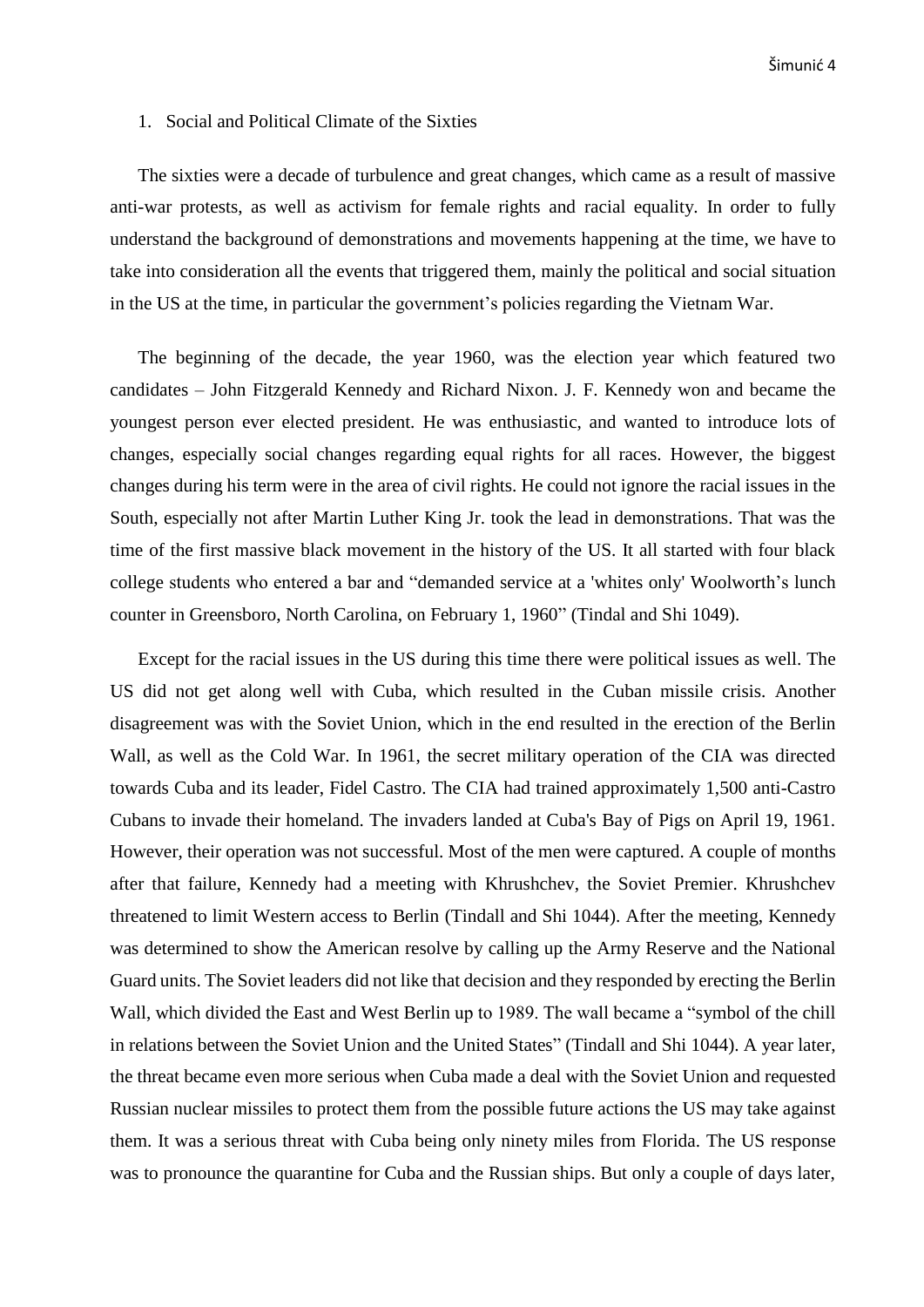the Russians suggested a deal – they would remove the missiles from Cuba if the US pledged not to invade it. After that, the US tried to improve relations with the Soviet Union. They installed a "hot line" between Washington and Moscow; they removed their missiles from Turkey, Italy and Britain; they also made a deal with the Russians to stop the nuclear testing in the atmosphere (Tindall and Shi 1045).

However, the crisis with the Soviet Union was not the biggest one in the sixties. The tensions in Southeast Asia, namely between North and South Vietnam, were getting worse every day. The US was an ally of South Vietnam, whereas the Soviet Union was an ally of North Vietnam. As already mentioned, by 1961 president Kennedy had already been defeated twice –the first time in the Bay of the Pigs and the second with the erection of the Berlin Wall. For this reason, he could not allow another defeat. That is why he felt strongly about defeating communism in Vietnam, as he saw it as a threat to the reputation and credibility of the US. The number of American soldiers in Vietnam rapidly increased, although Kennedy did not refer to them as 'soldiers,' but instead called them 'advisers.' "When he took office there had been 2,000 American troops in South Vietnam; by the end of 1963 there were 16,000", (Tindall and Shi 1046). Maybe Kennedy would have sent even more 'advisers' to Vietnam if it was not for his assassination on November 22, 1963. He was in a car going through Dallas when he was shot twice and died on the spot. His assassin, Lee Harvey Oswald, was caught a couple of hours later. Kennedy's assassination had caused many controversies and conspiracy theories. Some claim that Lee Harvey Oswald acted alone (as it is stated in the official police statement), whereas others blame the CIA or even Fidel Castro.

After Kennedy's death, Texan Lyndon Johnson was announced president and took oath on the plane that was taking Kennedy's body back to Washington. Johnson, unlike Kennedy, focused more on domestic politics, especially on poverty which affected approximately 40 to 50 million people in the US. He introduced the Economic Opportunity Bill which "incorporated a wide range of programs: a Job Corps for inner-city youths, a Head Start program for disadvantaged preschoolers, work-study jobs for college students, grants to farmers and rural business, loans to those willing to hire the chronic unemployed (…)" (Tindall and Shi 1046). At this time, the politics was more domestic-orientated, unlike during president Kennedy's term. But American troops were still present in Vietnam. This was just the calm before the storm, which would distract people's attention form the military actions in Vietnam.

After Johnson won a new mandate in the 1964 election, he felt like it was the right time to finally launch his great plan about the Great Society, which would focus on ending poverty and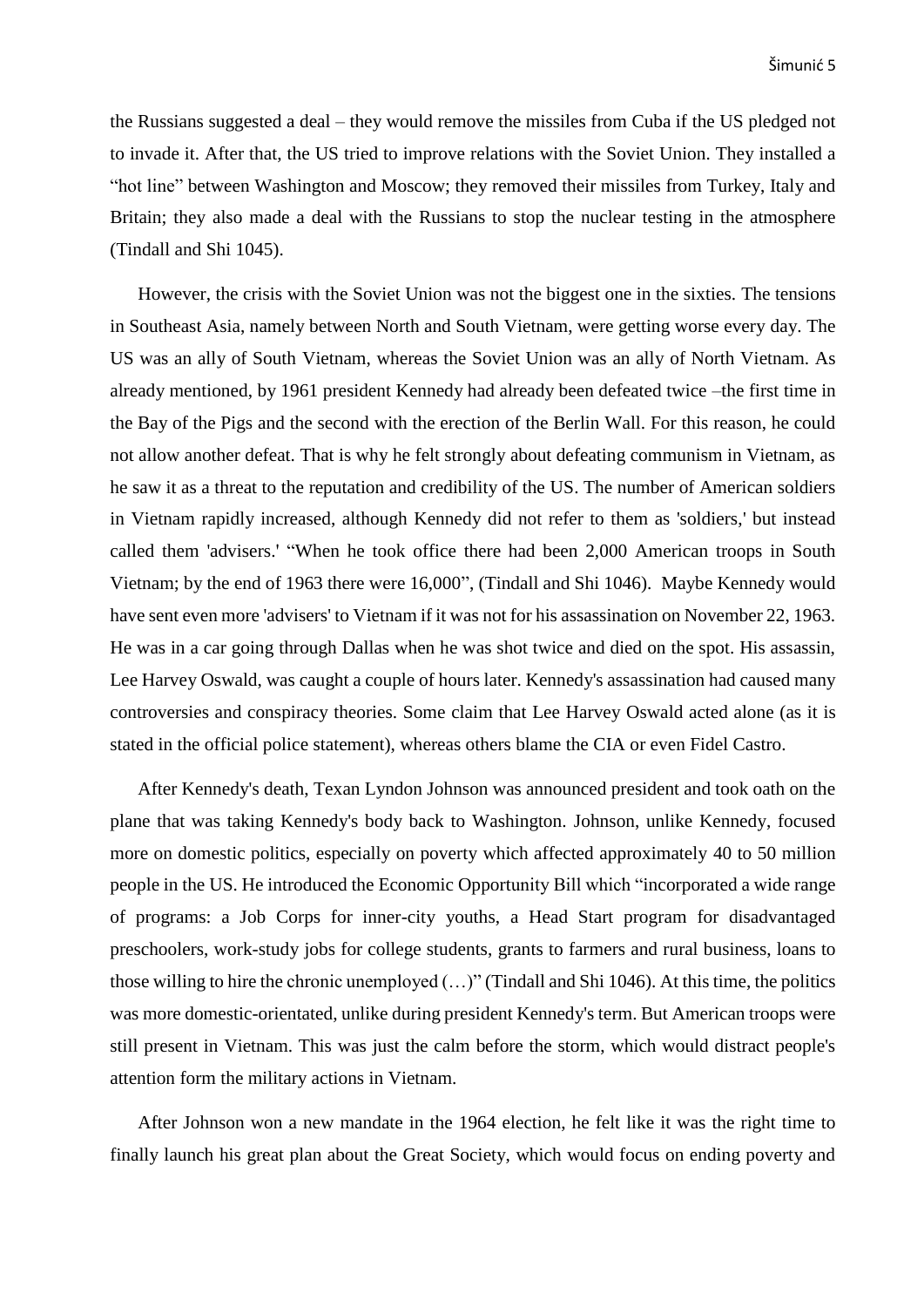improving the overall quality of life. It was supposed to "renovate the decaying central cities, provide every young American with the chance to attend college, protect the health of the elderly, enhance the cultural life of the nation, clean up the air and water, and make highways safer" (Tindall and Shi 1052). Johnson's plan also included 435 other bills that were carried in the next year in order to improve the quality of life in the US. Among the bills, was the new immigration bill, that president Kennedy had previously considered. It aimed at making life easier for the immigrants and redressing the wrong done to them over the years. At that time, immigrants from Britain were favored, unlike the immigrants from other parts of Europe, especially the east, as well as the immigrants from Asia and Latin America. This new immigration bill was supposed to fix the injustices that had been happening over the years. However, the government and the president himself did not expect a flow of immigrants to surprise them. A great number of people started coming to the US, demanding a visa for them and their families. Most of those people were from Asia and Latin America, despite the annual quotas for nations, which were set by the government.

At the same time, the war in Vietnam became more intense and destructive. President Johnson falsely claimed that two American destroyers were attacked by the North Vietnamese and that the attack was - unprovoked. The US government just needed an excuse to "take all necessary measures to repel any armed attack against the forces of the United States and to prevent further aggression" (Tindall and Shi 1062). A couple of months later, the North Vietnamese attacked American soldiers, killing eight of them and wounding more than 120. It was the cause for the US army to bomb North Vietnam, which in the end was unsuccessful. As mentioned, in Kennedy's time there had been 16,000 American troops in Vietnam. By 1965, that number increased to 184,000, and by the end of 1966 the troop level reached a high of 385,000.

The government had no intentions of stopping the war, which caused massive demonstrations of the dissatisfied American people, especially the college students. People were outraged by the government's intentions, which were not even remotely close to ending the war. In January 1968, there was a surprise attack on the Americans and South Vietnamese, leaving enormous casualties. The American public was furious. It demanded an urgent withdrawal of the American troops. The situation in the country was chaotic. At that time Johnson lost half of the support that he had and in March he announced that he would not run for another term as President. By giving that statement, he indirectly confessed that the US was no longer seeking victory in Vietnam, although the troops would stay there for another five years. The only goal now was to withdraw from Vietnam with a minimum damage to the US reputation.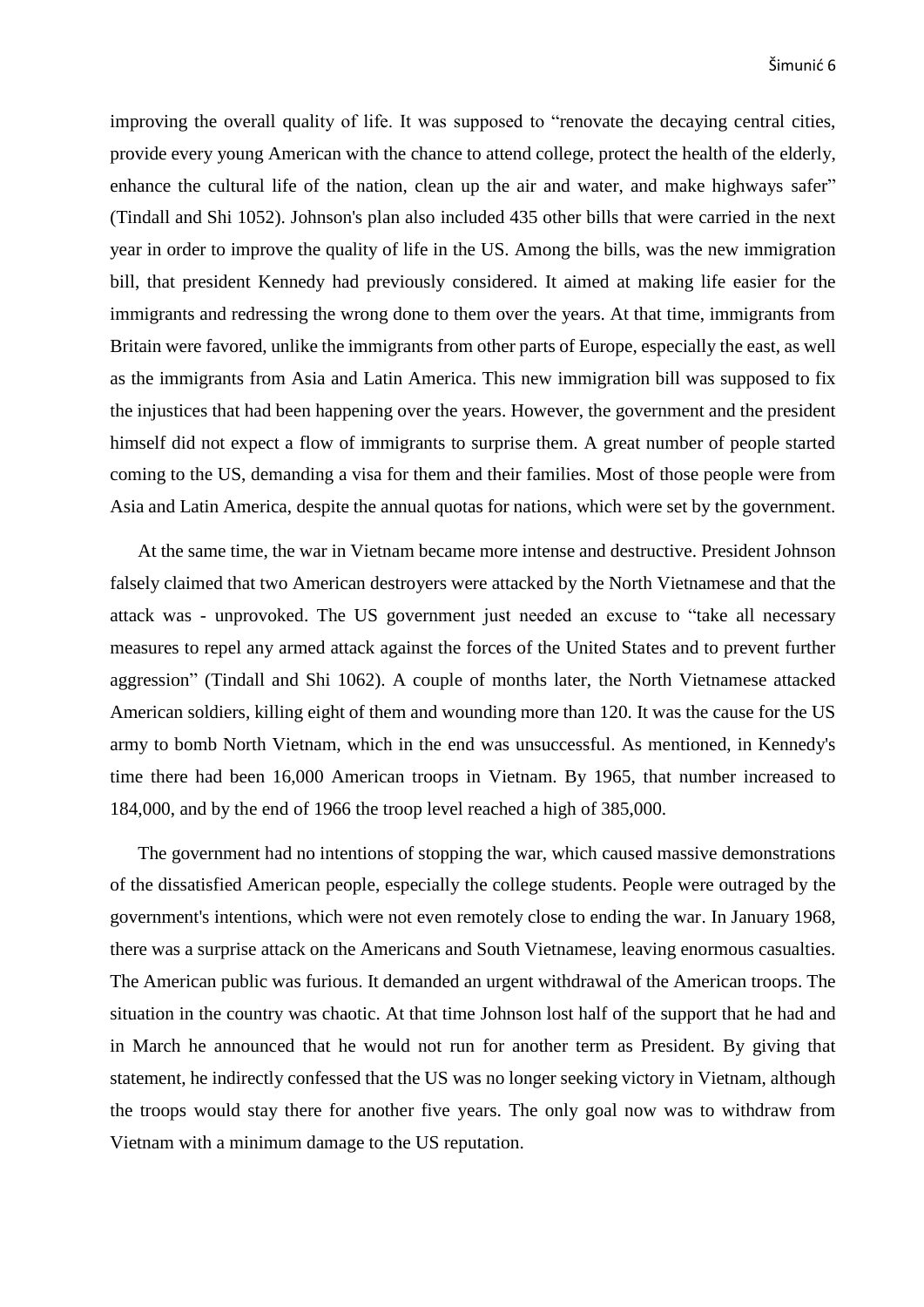A couple of days after Johnson's speech, Martin Luther King Jr., the leader of the Black Power movement, was assassinated. This caused big riots all over the US, in more than 60 cities, where furious blacks and whites were protesting in the streets. Only two months after, Robert Kennedy, a presidential candidate, was also assassinated. The atmosphere among the US citizens was full of fear and rage. At that time, Richard Nixon made a comeback to the political stage. After he lost in the presidential race to Kennedy in 1960, he thought this was his second chance since Johnson's popularity was declining. He won the election in 1968. Most people thought that he would end the war, as he had mentioned in his campaign, but he managed to avoid giving a straight answer when asked. However, it turned out that the situation would remain pretty much the same. He did not want a full retreat from militarization because he wanted to preserve the reputation of the US. All these political choices and unfulfilled promises caused more rage among voters, especially the college students. Demonstrations and riots were spreading throughout the country. In addition to the numerous anti-war protests, there were protests for the rights of women and black people. There was great dissatisfaction with the government's war and social policies. Besides protests, there were also different movements for different civil rights. People rose and demanded change which they desperately needed. After a decade of turmoil and thousands of causalities in the Vietnamese war, after decades of racial and sexual inequality, the American people decided that the injustices had to come to an end. The college and university students were the most rebellious ones, the ones that actively participated in the movements and organized the first sit-ins, which later spread all over the US.

### <span id="page-11-0"></span>2. Campus Demonstrations

As mentioned in the previous chapter, the political and social situation in the US in the sixties did not look very well - people were not satisfied with the government's war and social policies and they were not afraid to show it, students in particular. Students have always been a social group ready to protest and fight for their beliefs. "As a group, college students are generally one of the most activist segments of the population in both modern and developing countries" (Gusfield 1). Student protests in the sixties are largely connected with the political situation in the country at that time and with the Vietnam War in Southeast Asia, as well as with the issue of racial discrimination and female rights. Those issues were not present only at universities, but in throughout the country. Protests and activism at campuses is not a sudden, surprising event. Instead, it is an "evolving process rather than a fixed outburst of discontent" (Gusfield 30).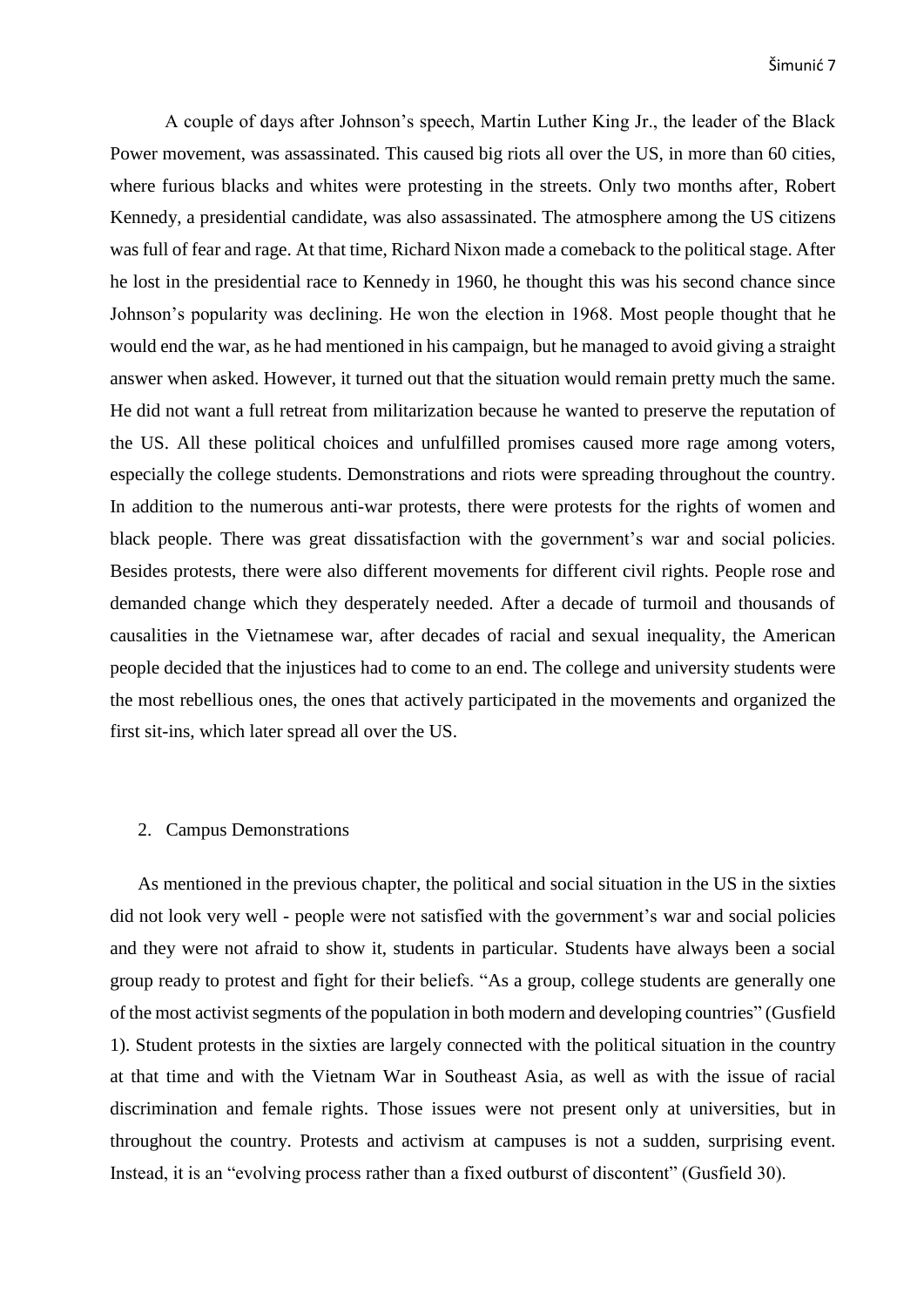Some of the first major protests started at Berkeley University, California, in 1964. There were numerous protests there connected with the students' dissatisfaction with the Vietnam War, as well as a reaction to racial discrimination. The first Berkeley protests started as a part of the Free Speech Movement in 1964. Also, at that time, students of many universities were part of the Civil Rights Movement demonstrations all over the country. That was a massive movement against racial discrimination and segregation. Although African Americans were granted equal rights by the Constitution, there were still many places where they were not as welcome as the white people. There were bars which refused to serve African Americans, buses where they had to stand up for the whites to sit, and separate schools for blacks and whites. The division between people based on their skin color was present in everyday life and it was a trigger for the massive protests once the people had decided to put an end to segregation. Students were also a part of those protests and the ones that took part wanted to tell others to introduce them to the movement. However, the university administration did not let them. They were not allowed to have any political meetings or give political speeches on the campus grounds. Students saw these restrictions as a violation of free speech and that is how the Free Speech Movement originated.

In 1965, students organized a Vietnam Day March in Oakland, California. More than 10,000 people gathered to show their disagreement with the government's war policies. It was the first big student anti-war protest. Also, students were the ones who started the first sit-ins. The first sitin movement occurred in North Carolina, where four black college students asked for service in a bar which served only white people. When the bartender refused to serve them, they did not leave. Instead, they sat there patiently and in that way they expressed their protest. After that event, many more sit-ins occurred all over the US. Also, there were numerous student anti-war protests all over the US. The protests gathered "members from college campuses, middle-class suburbs, labor unions, and government institutions" (Barringer). Student activists formed the Student Peace Union (SPU), which aimed to restructure American society. However, it did not have much success. In 1960, another group was formed – Students for a Democratic Society (SDS). They were not satisfied with the social and political situation in the US, and they "expressed disillusionment with the military-industrial-academic establishment" (Barringer). After US troops bombed North Vietnam in February 1965, the SDS organized massive student protests on terminals which were departure points for soldiers who were going to Vietnam. (Barringer). The anti-war movement was spreading, and on protests which were held in April 1965 in Washington, almost 25,000 people showed up to show their support for the cause. Encouraged by the large number of people who had joined the movement, the leaders, who were still mainly students, kept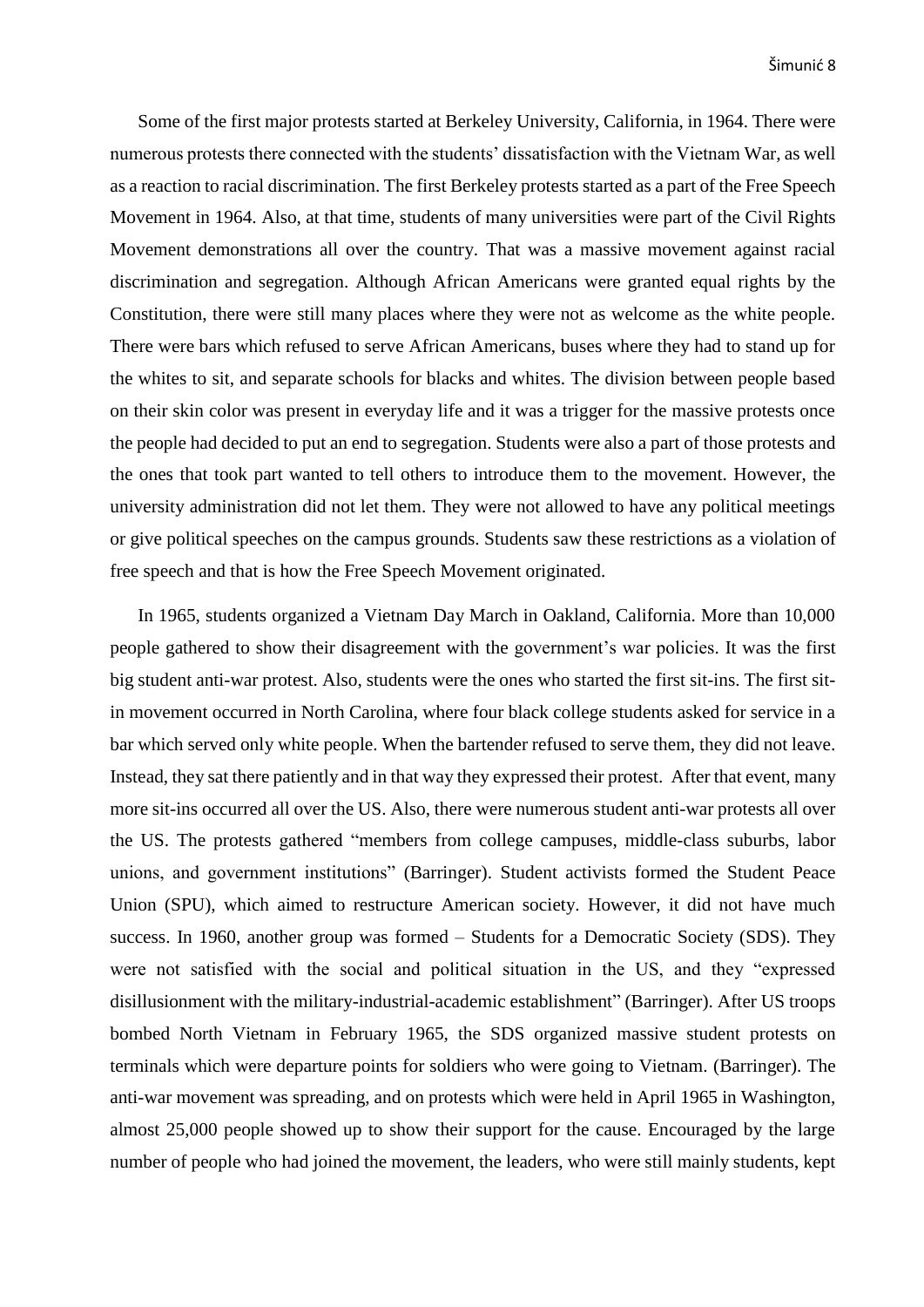on spreading their activities to other campuses and soon it crossed the border of campuses and spread all over the US.

Protests were first supposed to be a non-violent expression of students' disagreement with the government's war policies. However, things got more serious in 1970. The US was still sending troops to Vietnam, and people did not see an end to it, hopelessly waiting for the government to withdraw troops. However, in 1970 president Nixon declared that even more troops would be sent to Southeast Asia because they needed more soldiers to invade Cambodia. This decision caused massive riots in the streets of the US. At Kent State University in Ohio, student protestors even set one of the campus buildings on fire, which resulted in bringing security guards on campus. During the riots which happened on May 4, guards opened fire on the protestors, killed four students and wounded nine of them. That event caused chaos on campuses – almost 500 campuses all over the US were shut down or could not function normally because of the protests which were caused by the death of the four students. "The shooting at Kent State University in Ohio lasted 13 seconds. When it was over, four students were dead, nine were wounded, and the innocence of a generation was shattered" (Filo).

A similar incident happened a week later at Jackson State University, where the police shot and killed two students during the protest. However, that incident did not get much media coverage or attention because it was an all-black school, which once again showed that black people were not considered equal in the American society.

It is clear that students were very active and persistent in achieving their goals in the sixties – they wanted change and were very determined to get it. They were among the first ones to rebel against the Vietnam War, to fight for women's rights and to fight against racial inequality. If they had been silent in the previous years before – this changed in the sixties and the Vietnam War was the trigger of all campus activism and demonstrations. The students decided that they had had enough. "The Vietnam War produced a new kind of college student—an activist, a revolutionary and an independent thinker" (Schweitzer). And these are the kind of people that can change the world. The students of the sixties could not change the society by themselves, but they were certainly one of the factors that encouraged others to act and to fight for their rights.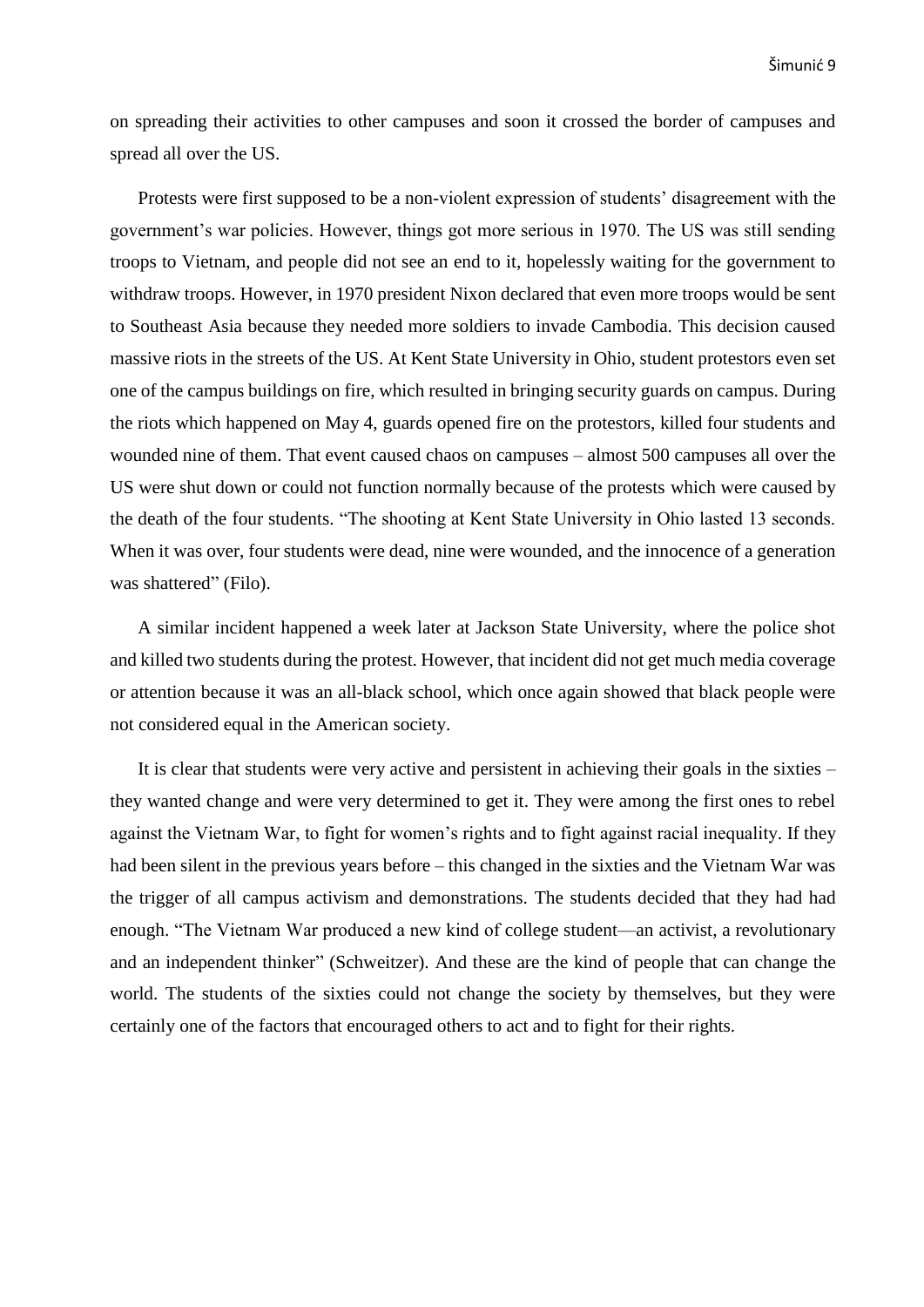Šimunić 10

#### <span id="page-14-0"></span>3. War Poetry

In the time of revolutions, protests, and social changes, people have an urge to express themselves, to verbalize their dissatisfaction and frustrations in many ways. Literature is one of them. It might seem inappropriate to compare writing with demonstrations in the streets, which were violent at the times, but it surely makes sense. While people in the streets are trying to change something by marching through the streets holding up signs with strong messages, sometimes even with violence; writers tend to express themselves and their ideas in a different way. But both ways tend to start a revolution, to trigger some changes. While people in the streets tend to physically show that they want revolutionary changes, writers want to start a revolution in the minds of the dissatisfied people. It might not seem like a decent comparison to the street revolutions, but it indeed might be even more significant. For a revolution in the streets, first there ought to be a revolution in people's minds. And within that lies the importance of literature in the times of revolutions and social changes. Whether it is a novel, a poem or a short story, they all aim to evoke the nation's feelings and to ignite a spark in people's hearts. Poetry is perhaps a literature genre which had the most success in doing so. In the 60s, as it is mentioned, the Vietnam War was an issue which created a gap between the government and the people of the US. People were not satisfied with the government's policies and demanded the urgent withdrawal of the US troops from Vietnam. They were protesting in the streets, but also some of them put their feelings on paper, which resulted in a great number of war or anti-war poems. Poems were written not only by professional poets, but also by college students as well as soldiers who were serving in the Vietnam War. It seems like every poet's task was to write about the war. "So much antiwar poetry had been produced during this period, that in a 1972 *New York Times* book review . . . John Seelye could remark, 'Not since the Civil War has any American war inspired so much impassioned poetry as the struggle of Vietnam . . . . For a while there, to Write Against the War was rather expected of a poet'" (Bibbly 160). The importance and the impact of poetry during the war is also made evident by the fact that "antiwar rallies and marches regularly featured readings by such prominent writers as Robert Lowell, William Stafford, Robert Bly, Adrienne Rich, Denise Levertov, Allen Ginsberg, and Robert Duncan" (Bibbly 160).

The Vietnam War was different from the previous wars. In the past, there have been poems that glorified war and its magnificence; however, that was not the case with the Vietnam War because people had an opportunity to see all the horrors of war on television. No matter how far Vietnam and its hell were, they felt so close when people saw horrible images on their screens.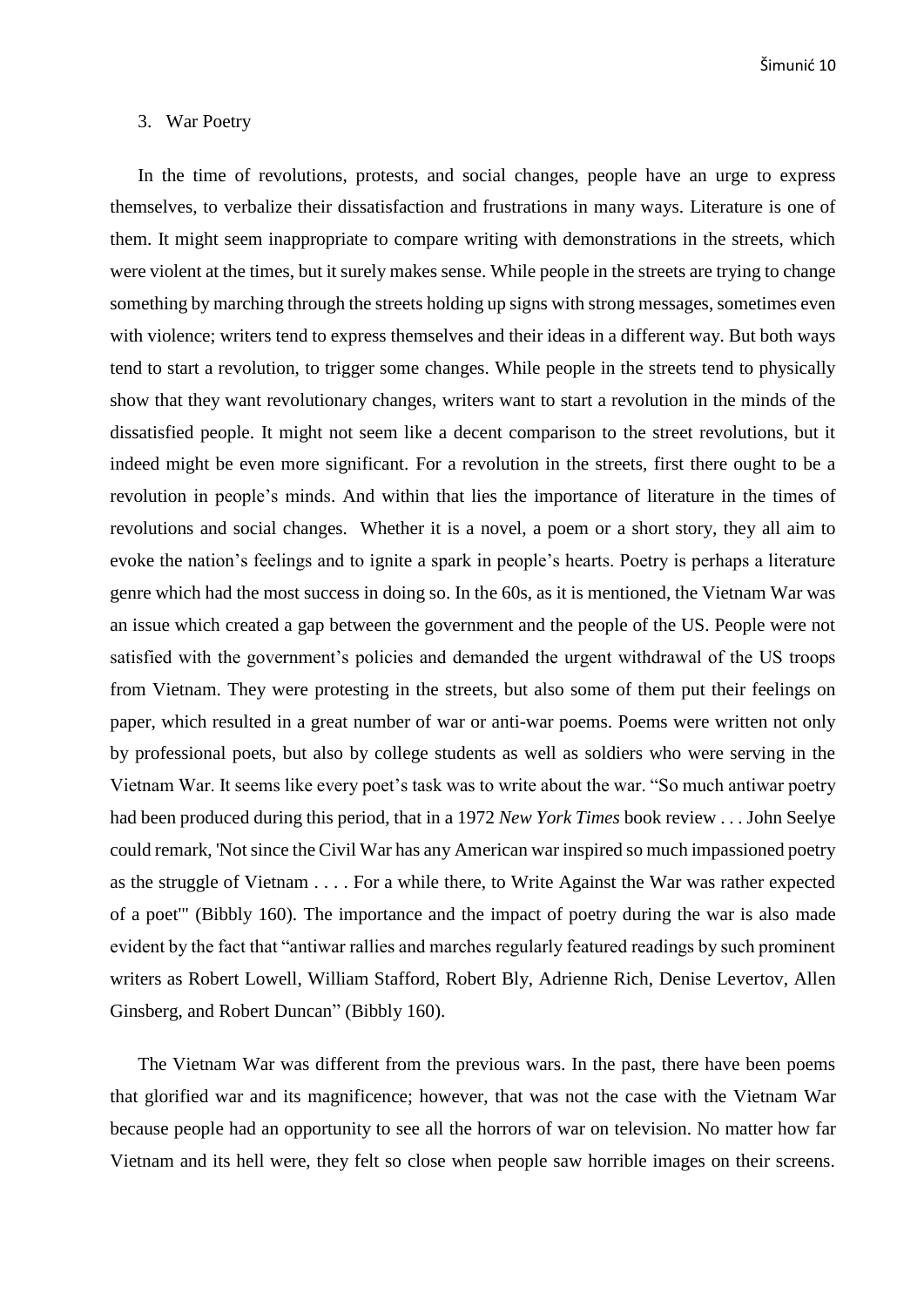Hence, poems about war became darker and more realistic. There was no more glorification of war. Instead, there were a great number of people judging the government's decisions and protesting against the war.

The following two chapters analyze two poems with the theme of the Vietnam War, but from different perspectives. The first poem, "Vietnamese Morning," is written by Curtis Bennett, a former US war pilot. It describes a different scenario in which war is barely mentioned. If not carefully read, the poem might seem like a simple glorification of the Vietnamese nature and landscapes. Set on a battlefield it barely mentions that the war is even happening. Instead, the atmosphere of the poem is peaceful and idyllic. In contrast, the second poem, "Five Day Requiem for Vietnam" by Nan Braymer gives a complete opposite representation and vision of the war. It describes a horrible reality of the war which is full of bloodshed, depression and desperation.

## <span id="page-15-0"></span>3.1 "Vietnamese Morning" by Curtis Bennett

This poem, perhaps unexpectedly, presents a different side of war, the one where no killing, bombing or guns are mentioned. The atmosphere of the poem is calm and peaceful, which is paradoxical and in complete opposition of what war is really like. Bennett describes an early Vietnamese morning, when everything is peaceful and quiet. That peacefulness and calmness of the early morning is the central theme of the poem. An uninformed reader might easily overlook the first verse of the poem and mistakenly believe that it is just another poem which celebrates nature. However, only the first two verses reveal that the war is happening:

# Before war starts In early morning

It seems as if the war stops every night and continues the next morning, like a routine. Soldiers are nothing but diligent workers who are there to get the job done. But that does not have an influence on the overall atmosphere of the poem, which gives an impression of calmness. The poem is celebrating the beauty of the Vietnamese nature, describing the breath-taking landscapes, sunrise, hills and waterfalls.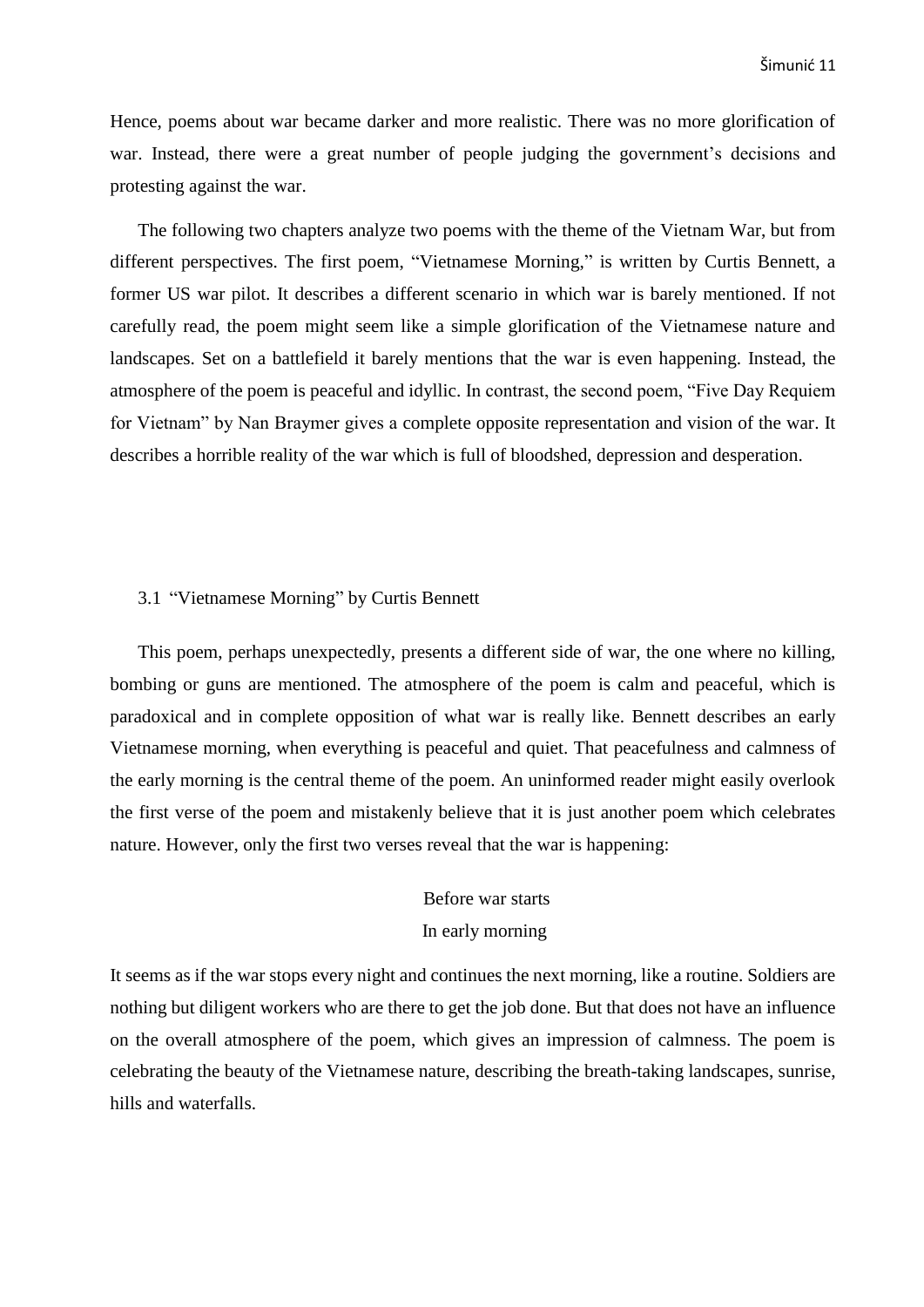Rice fields glow sky-sheens, Flat, calm, mirrored lakes Reflect the morning peace.

Glow, calm and peace are not the words usually associated with war. Those are not the terms one would expect a former war pilot to use when describing a war scenery. Throughout all four stanzas, the nature and its calmness is described, with no signs of war. However, the last stanza gives a hint that the war is happening:

> Sharp, rugged mountain peaks Sleep in a soft rolling blanket Of clinging, slippery, misty fog. Effortlessly, languidly, it flows Shyly spreading wispy tentacles out To embrace the earth with velvet arms.

Although everything seems peaceful and quiet, fog might be the representation of the war that is coming and the overall tone of the poem becomes gloomy and a bit darker. Fog flows and envelops everything it comes in contact with, and nothing in nature can escape it. It overtakes everything, wraps its tentacles in a firm grip. A similar thing happens in war, when it happens, there is not much you can do but to accept the reality of war and the fact that its destructive impact will be felt by all in every aspect of life.

#### <span id="page-16-0"></span>3.2 "Five Day Requiem for Vietnam" by Nan Braymer

The complete opposite image of the war can be seen form Nan Braymer's poem "Five Day Requiem for Vietnam." This poem is everything but an idyllic representation of the war. When compared with "Vietnamese Morning" by Curtis Bennett it seems like the two poets are not describing the same event. While "Vietnamese Morning" depicts a relaxed, idyllic atmosphere, "Five Day Requiem for Vietnam" is a representation of horrific reality and brutality of the war.

The poem consists of five stanzas, each one representing one day of the week – from Monday to Friday. It is written like a soldier's diary which describes events day by day in the hell of the Vietnam War. On Monday he describes how every day has become the same, death has become a usual thing: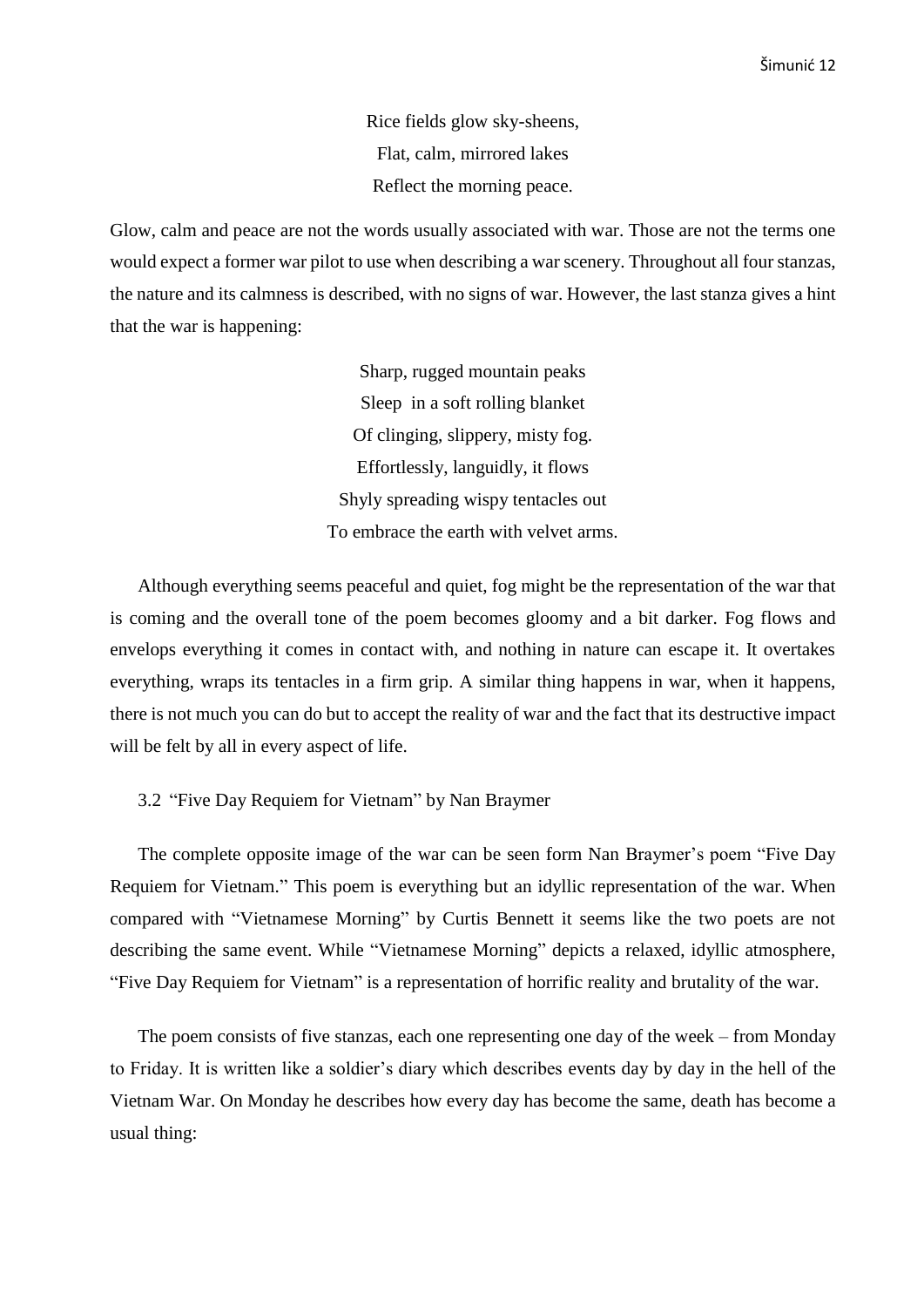(…) tabulating death like baseball scores one hundred gassed in tunnel, eighty bagged- the ghastly figures of the new arithmetic, the body count by ghouls.

People's lives are seen just as numbers; they have become statistics in the hell of war. Soldiers do not have names, personalities or importance. The way he describes the ones who have lost their lives is ghastly – he does not refer to them as people, but as plain numbers instead. The poem is written from the soldier's perspective and this indifferent feeling towards his comrades shows how war dehumanizes people and makes soldiers dull.

On Tuesday he describes all horrible things soldiers go through on a daily basis. He calls out politicians who sent them to fight their war, to die for their beliefs. They trained them to die or to return home with traumas, physical or mental. If they survive, he wonders what kind of life are they going to live after the war. They will have to live every day remembering the horrors they've seen. Some of them will return home blind or legless, and he wonders if it is really better to return home like that or is it more honorable to die as a hero.

On Wednesday he speaks directly to the government who sent them to fight their war.

What must we do before you hear us? we march, teach, write, sing our anger, paint banners in our blood, burn up cards that bid us to the slaughter and in the ultimate scream ignite our flesh. What must we do?

He speaks on behalf of all soldiers who are traumatized and scared for their lives every day. They have no control over their own destinies. They are far away from home, waiting for politicians to decide on their fate. They are desperate and do not want to fight anymore. But no one seems to hear their cry for help. Words "What must we do" are repeated at the beginning and the end of the third stanza, emphasizing the soldier's desperation. They do all they can to show that they've had enough of it – they "march, teach, write, sing" their anger, they are speaking up, but nothing seems to be changing. What else must they do, he wonders.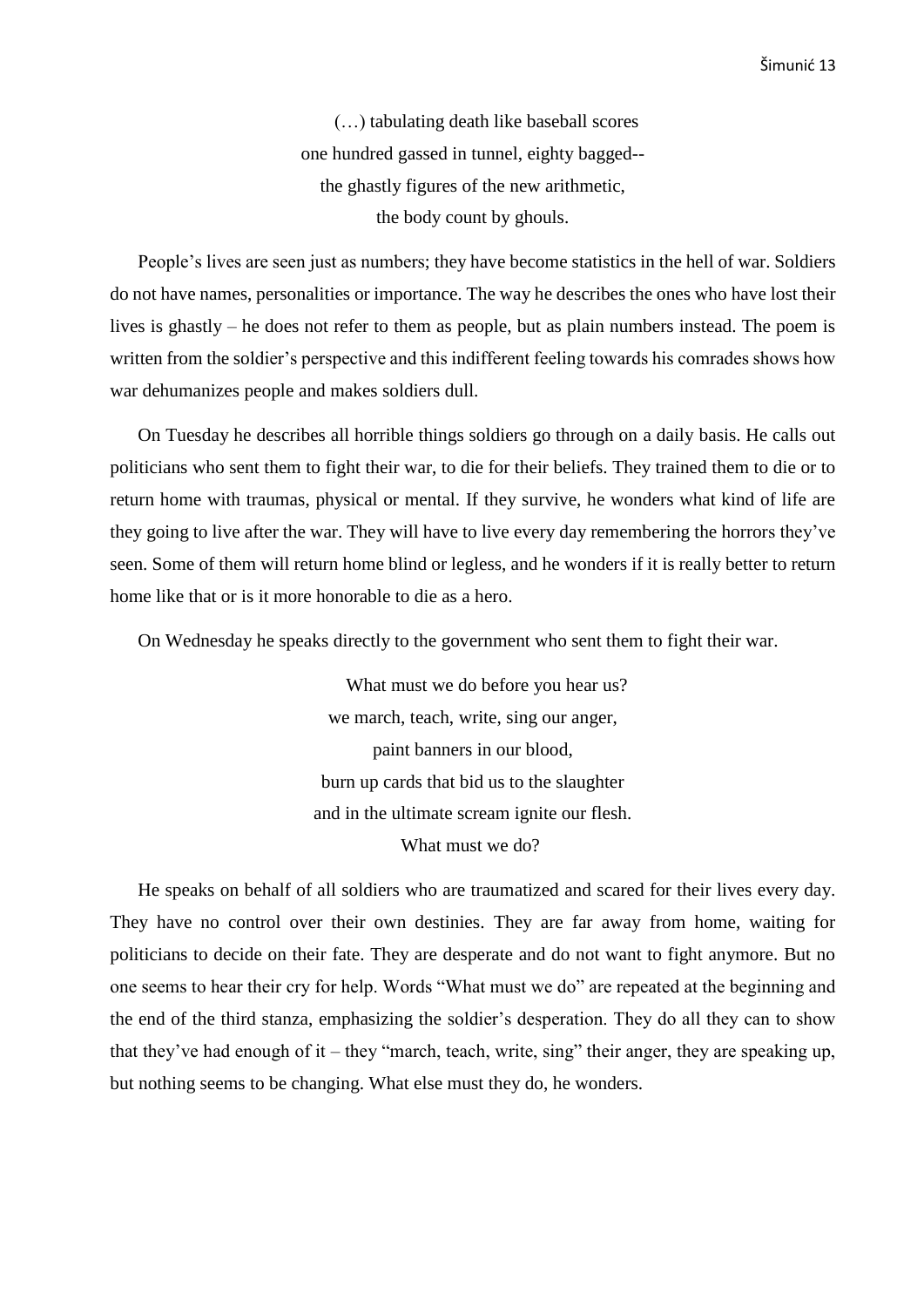On Thursday he wonders again when the hell will end. He refers to the government as "the master" who "pulls the strings," which means that soldiers are nothing more than puppets. They only do what they are told. He says that horrible things are happening.

> and what will history tell of us who let such monstrous things go on?

He is aware of the fact that what they are doing in Vietnam is "monstrous." He knows that in the future people will wonder who let those things happen, and he feels trapped being part of the horrific event that he cannot do anything about. The last stanza describes Friday. It is the end of the poem but also the end of his hopes that something will change. He says that he is not very religious, and yet he prays because it is his last hope.

> I who am not at home with prayer find myself muttering, Lord, strike them

> > dead!

In the end of the poem he mentions countries where the US has sent its troops and soldiers to die.

> Spain, Guatemala, Santo Domingo, Vietnam- how many other stations of the cross?

He wonders when it will stop. One war after another, all for the sake of nothing. The last verse "stations of the cross" possibly refers to Jesus' Way of the Cross, which consisted of 14 stations, and with each station he was closer to his death. Similar to that, the US is closer to its end with every new war in which it gets involved.

The mentioned two poems are just an example of the poetry that was influenced by the Vietnam War. A lot of people wanted to express their feelings and opinions about war by writing, as well as protesting. Poems were written by American soldiers who were directly involved in Vietnam; by American writers who strongly opposed the war; by students who felt the need to change something; by friends and families of the soldiers who fought every day for their country. Different poems show different perspectives of the war, as it is clearly seen on the example of the above poems. Although the mentioned poems are different in style and the message they convey, they describe the same event. The second poem, "Five Day Requiem for Vietnam," is a depiction of the cold, harsh truth of the war, while the first poem, "Vietnamese Morning" is more optimistic and it is not based on the horrific descriptions of the battles. Instead, the author, who has survived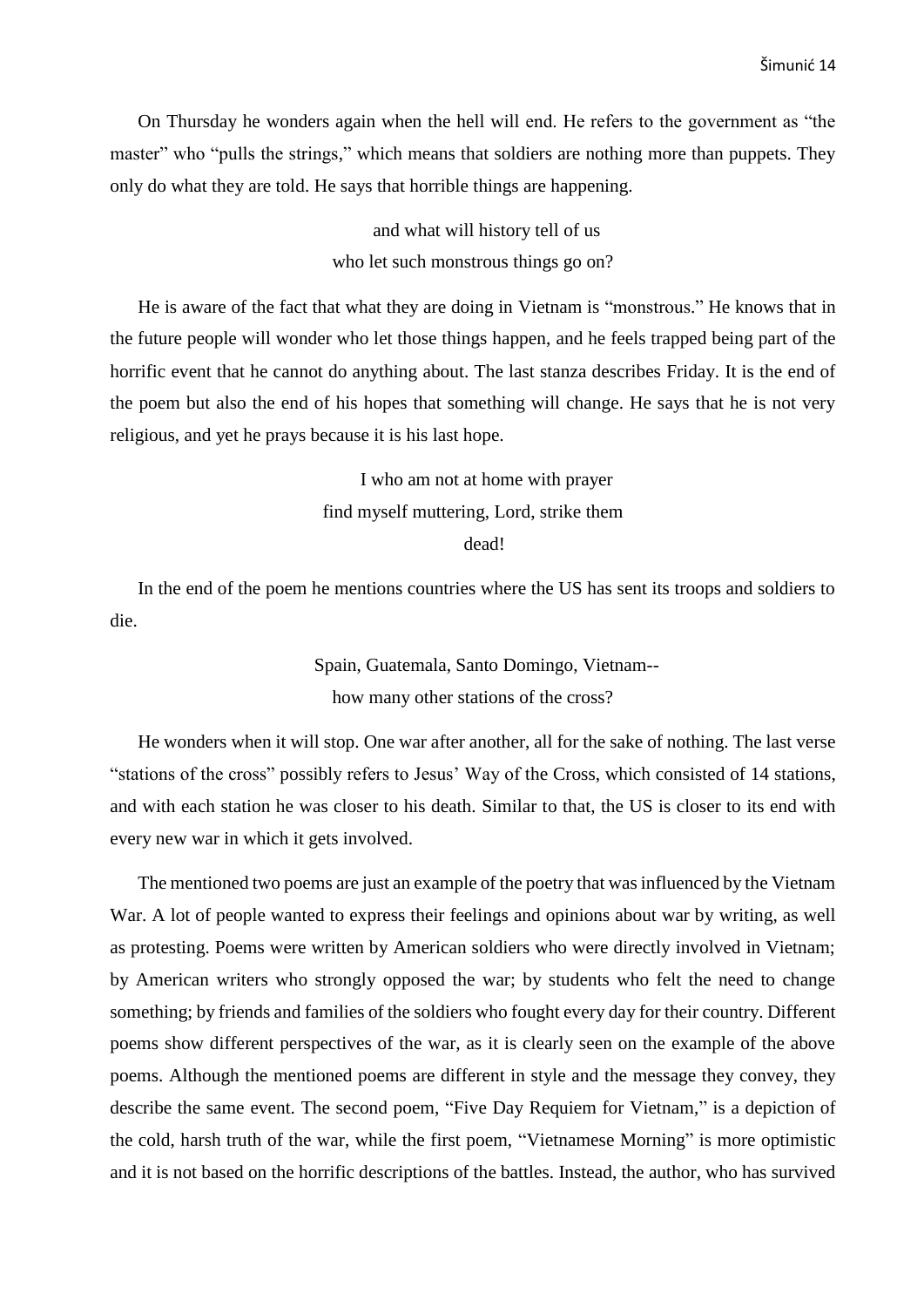the war, tries to forget about it and writes only about things that are not directly connected with the battles. The poem may be seen as escapism, a release that soldiers need after traumatic months and years on the battlefield.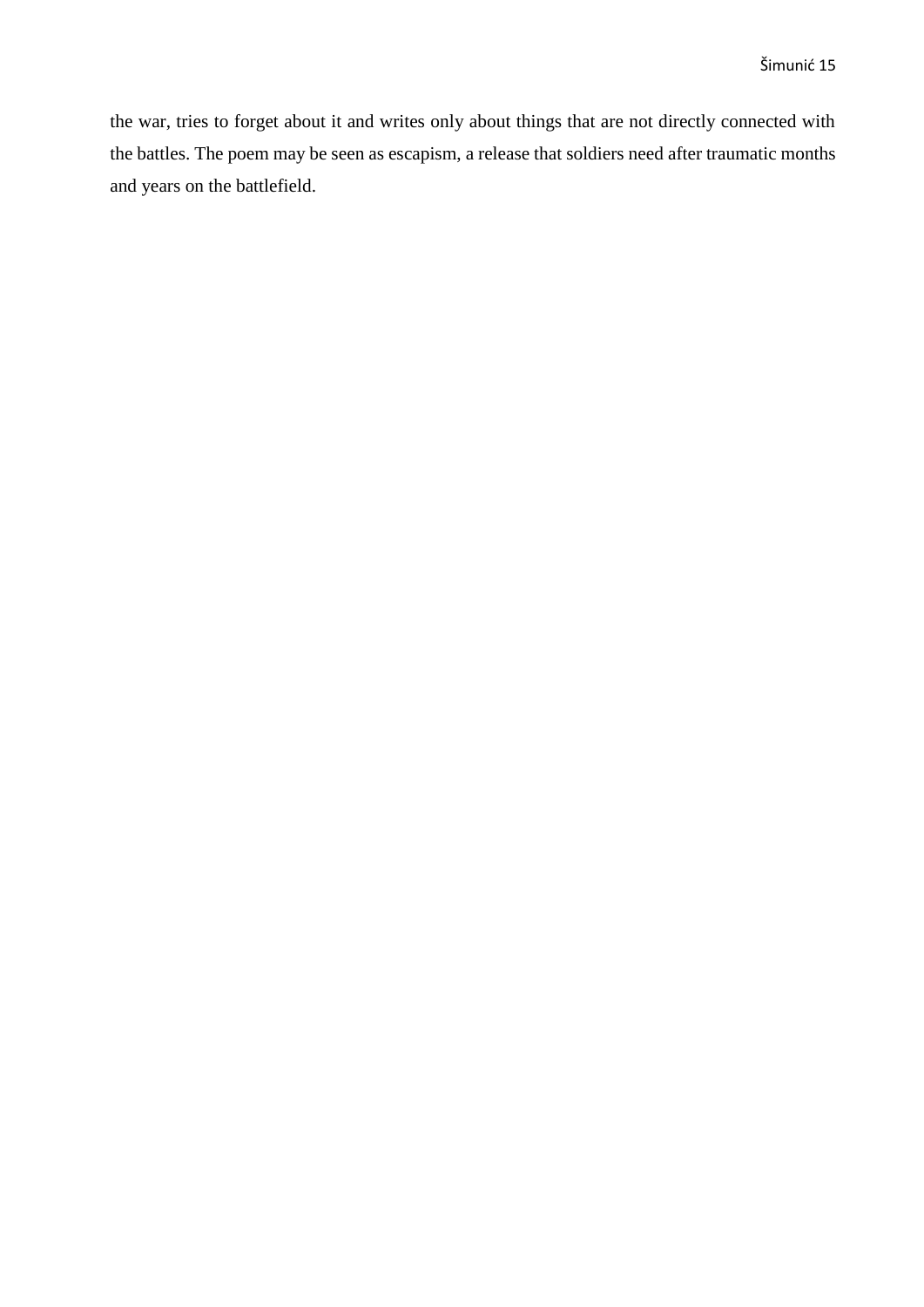## <span id="page-20-0"></span>4. Civil Rights Movement

The sixties were a decade of changes. One movement led to another and soon there were different social groups all trying to fight for their rights. It seemed like everyone was finally aware that social changes are inevitable and that it was the right time to do something. One of the movements happening at that time was the Civil Rights Movement. It was one of the biggest and most significant movements in the US history. Starting in the fifties, the movement fought against racial inequality in all segments of social life. Black people had had enough. After years of repression and denial of equal rights it was time for change. Although the government introduced the "separate but equal" doctrine in the 50s, which aimed to abolish the segregation of schools based on race, little had changed until the sixties. The riots in the sixties were "all a surprise to those without deep memory of slavery, that everyday presence of humiliation, registered in the poetry, the music, the occasional outbursts of anger, the more frequent sullen silences. Part of that memory was of words uttered, laws passed, decisions made, which turned out to be meaningless" (Zinn 450). The riots were just a matter of time, and it all started with Rosa Parks, who refused to give up her seat in the bus to a white man. This occurred during the fifties but it had a major influence on the events and overall mindset of the protestors in the sixties. The Montgomery bus incident caused massive protests all across the US. Many of the protests were led by Martin Luther King, Jr. He was "the grandson of a slave and the son of a minister; King was endowed with intelligence, energy, courage and charisma" (Tindall and Shi 1022). Although riots and activism were often accompanied with violence, King's approach was everything but violent. He did encourage people to stand up for change but he did that by promoting nonviolent speech, that would evoke compassion and understanding instead of rage and violence. He was a role model to all black people at that time and that was the reason why the opponents of the Black Power Movement saw him as a threat. As a result, they tried to assassinate him a couple of times, leaving dynamite on his front porch. Despite that, he had a strong message for them: "I'm not afraid of anybody this morning. Tell Montgomery they can keep shooting and I'm going to stand up to them; tell Montgomery they can keep bombing and I'm going to stand up to them" (Tindall and Shi 1024). People were persistent in the fight for their rights. In 1960, the first "sit-in" movements occurred in Greensboro, North Carolina where "four African American college students walked up to a whites-only lunch counter at the local Woolworth's store in Greensboro, North Carolina, and asked for coffee. When service was refused, the students sat patiently. Despite threats and intimidation, the students sat quietly and waited to be served. The civil rights sit-in was born ("The Sit-In"). Once again, it is clear how big of a role the students had in every movement happening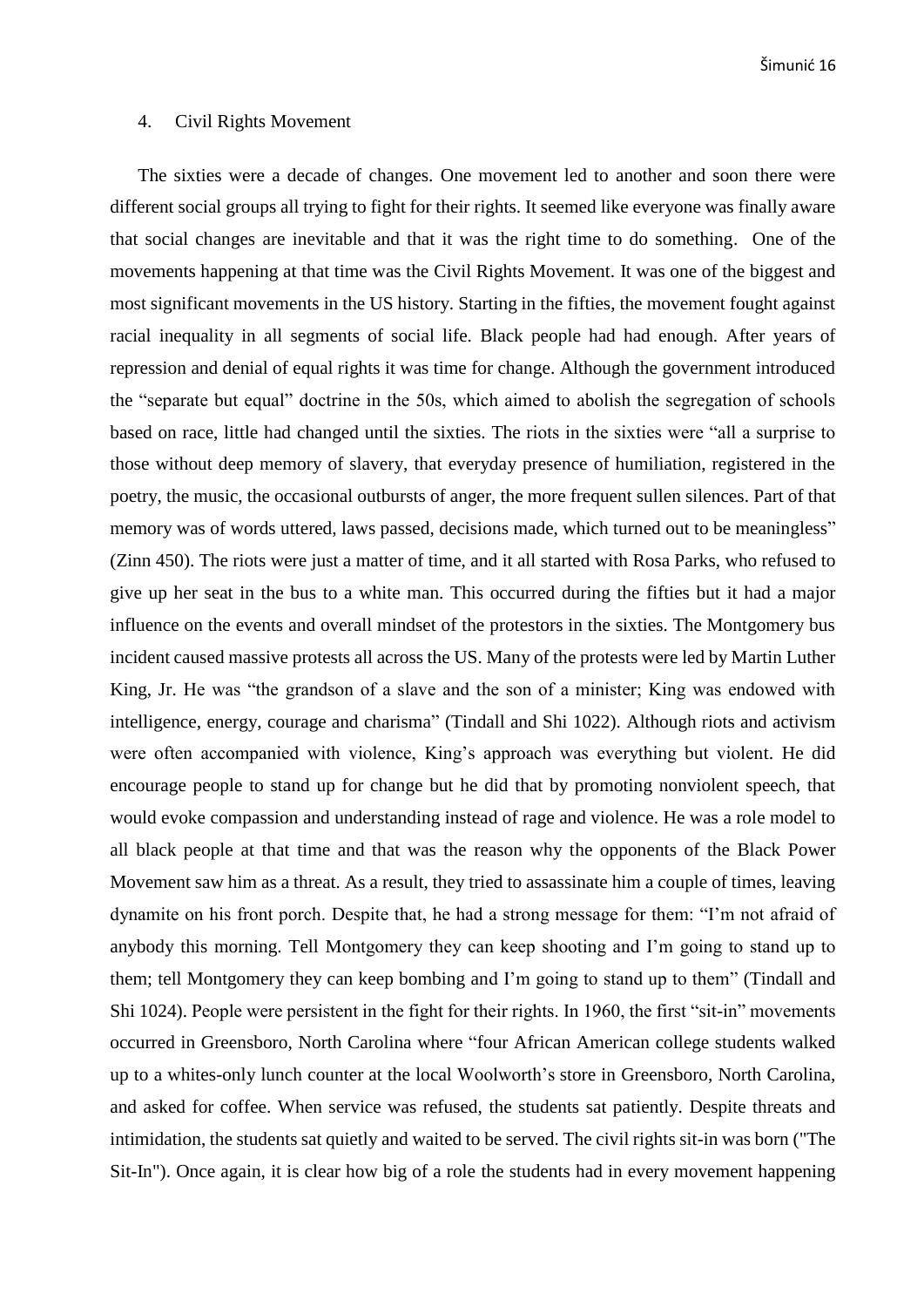in the sixties. Students participating in the sit-ins believed in King's politics of non-violence. They believed it to be the best and only way to truly show the world that all they are fighting for is peace and a harmonious life in a community. In 1960, King encouraged the forming of the SNCC – the Student Nonviolent Coordinating Committee, which organized many of the future sit-ins.

In the year 1963 the tensions culminated and the number of protests drastically increased. The biggest protest was held in Washington, where over 200,000 people gathered. Martin Luther King Jr. held his most famous speech, in which he expressed his expectations of the protest, as well as his dreams, literally. '"I have a dream," he said, "that one day this nation will rise up and live out the true meaning of its creed–we hold these truths to be self-evident, that all men are created equal" ("I Have a Dream").

Years of struggle led to the adoption of the Civil Rights Act in 1964 which "outlawed racial discrimination in hotels, restaurants, and other public accommodations" (Tindall and Shi 1056). It was a big step towards full legal equality of all people. A year after that Voting Rights Act was passed, ensuring all citizens the right to vote. Despite new acts, there were many protests and violent riots and as a result there were dozens of deaths, property damage and imprisoned people. From the Civil Rights Movement soon rose a new one - The Black Power Movement, which gathered radicals; it was in complete opposition to King's politics of non-violence. A new leader emerged – Malcolm X. His politics of violence and radicalism was not something he was trying to disguise. "Yes, I am an extremist," Malcolm acknowledged in 1964. "You show me a black man who isn't an extremist and I'll show you one who needs psychiatric attention" (Tindall and Shi 1059). The black nationalism that awoke in the late sixties did not only concern equal rights, but they insisted on facing the real problems of all African-Americans, even if it meant facing them violently, with guns in their hands.

It was inevitable that black nationalism would come to an end since this kind of politics did not have many sympathizers, except for the radical blacks who saw Malcolm X as a courageous preacher of the black people. Others saw him as a violent and very dangerous radical. In 1965, he was assassinated. After his death, years passed and the situation was the same. Acts that were supposed to grant equal rights did not manage to stop the riots and the discrimination. Exactly three years after Malcolm X's assassination, in April 1968, Martin Luther King Jr. was also assassinated in Memphis, Tennessee. His assassination was the cause of massive riots all over the US. At the same time, people were protesting against the current housing bill which was supposed to grant equal rights to everyone, but it did not. The same year, 1968, The Civil Rights Act was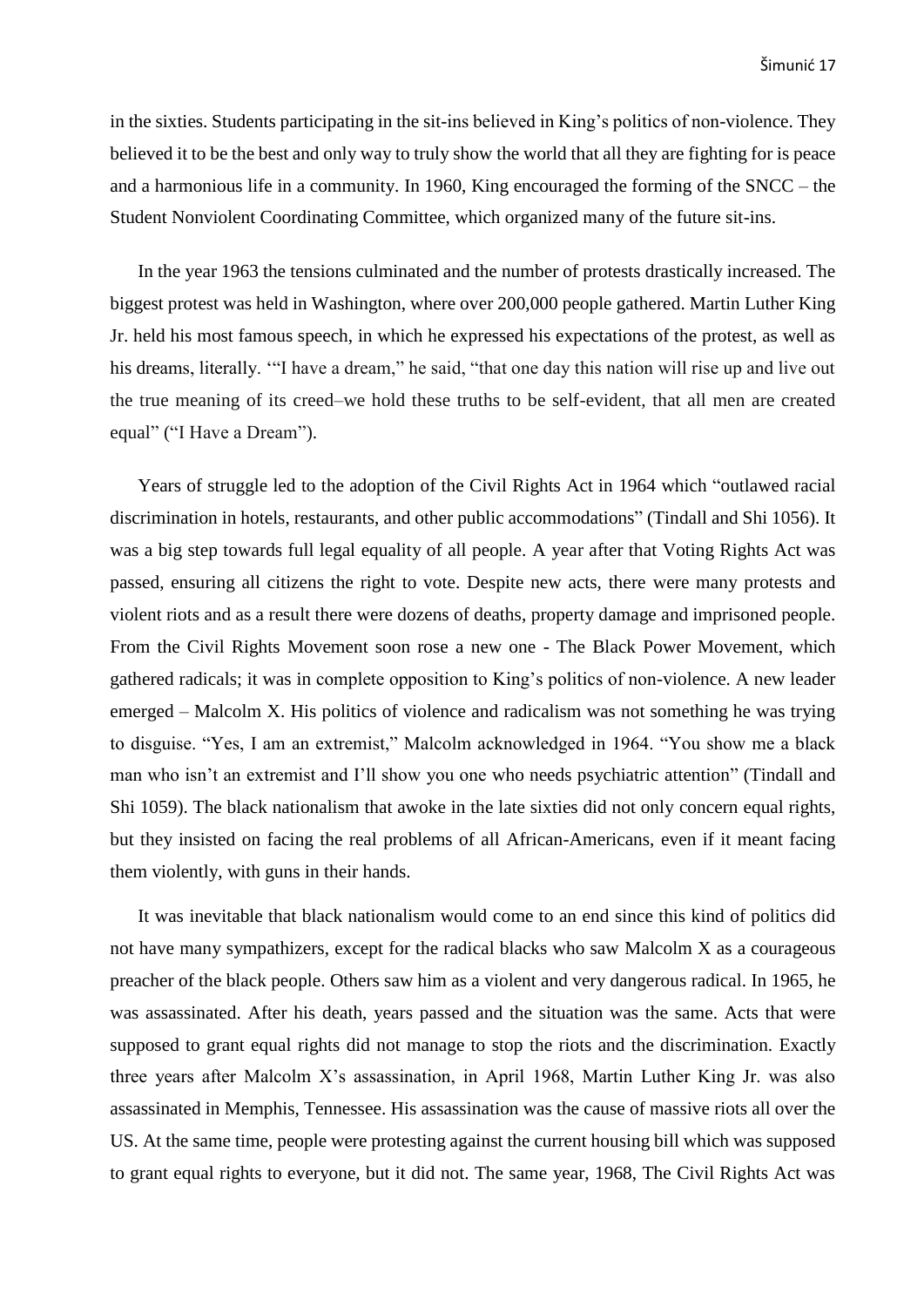passed that prohibited racial, gender or national discrimination regarding housing, such as sale, rental or financing.

After King's assassination the movement slowly faded. Although he was not the only leader of the movement, he was the most powerful one – people saw him as a kind of icon which represented the most important ideas of the movement. In 1968 he was killed and the movement lost its greatest leader. The Civil Rights Movement slowly lost its power and the eyes of the nation were on president Nixon and his next move regarding the Vietnam War.

### <span id="page-22-0"></span>4.1. The Black Arts Movement

#### In "Historical Overview of the Black Arts Movement" Sallam brings Ishmael Reeds quote:

I think what Black Arts did was inspire a whole lot of Black people to write. Moreover, there would be no multiculturalism movement without Black Arts. Latinos, Asian Americans, and others all say they began writing as a result of the example of the 1960s. Blacks gave the example that you don't have to [assimilate.](https://en.wikipedia.org/wiki/Cultural_assimilation) You could do your own thing, get into your own background, your own history, your own tradition and your own culture. I think the challenge is for cultural sovereignty and Black Arts struck a blow for that.

When there are protests, riots or activism, it is a sign that not everything is going well in the society. People are not satisfied and they want something to change. As it has been already explained, the sixties was a decade of various social movements, a decade when people courageously marched on the streets showing that they demand a change. However, marching was not the only way they expressed their opinions about social and political situation. It was the time when the Back Arts Movement arose from the Civil Rights Movement, as a literary response. In his essay "The Black Arts Movement" Larry Neal describes the movement as "the aesthetic and spiritual sister of the Black Power concept" (Neal 1). It was the way for the black poets, writers, musicians and artists of all kinds to express themselves, to free their thoughts and shape them in the form of art. The Black Arts Movement is the expression of the Black Power Movement through art. As Neal claims, "the political values inherent in the Black Power concept are now finding concrete expression in the aesthetics of Afro-American dramatists, poets, choreographers, musicians, and novelists" (Neal 1). People have realized that their protest and disagreement with racism should not only be shown by marching in the streets, but also by creating a whole new set of values, as a response to the "white people's values," which did not respect nor value anything coming from the black people. Their feelings and values are expressed not only in poems but also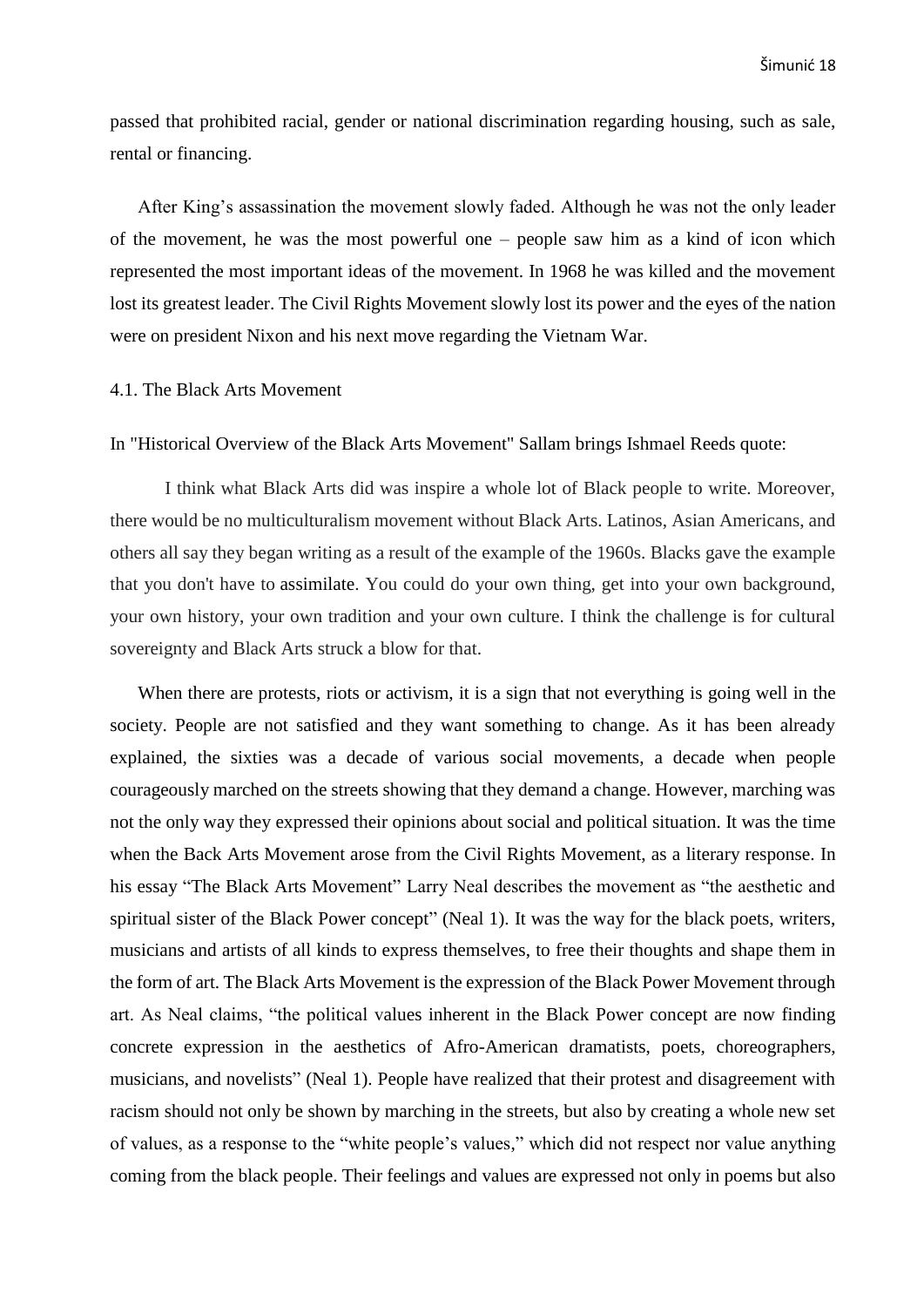in novels, songs, paintings, etc. However, poems are the ones that are able to reach the deepest feelings and to encourage people to act. "Poetry is a concrete function, an action. (…)

We want a black poem. And a Black World.

Let the world be a Black Poem And let All Black People Speak This Poem Silently Or LOUD" (Neal 32).

"Black Art"*,* the poem above, was written by LeRoi Jones, the founder of the Black Arts Theatre School and it became a parole of the whole movement. It is very energetic and determined to empower the black people to fight for their rights against the oppressing white people.

Black people united under the Black Arts Movement. In 1964 the Black Arts Repertoire Theatre School was founded. It promoted creativity of black artists, but also organized various poetry readings and concerts. Since it was clearly seen as a revolt against white people's values, culture and art, it faced various attacks. However, they did not have any intentions to give up. More than ever, black people were united and determined to keep on creating their own set of values and promoting black culture and art. As a result, they started organizing public poetry readings, concerts and plays in the streets, which brought the whole movement closer to a wider audience. Those plays "shattered the illusion of the American body politic, and awakened Black people to the meaning of their lives" (Neal 32). This idea of creating a new black culture as well as their own set of values spread from Detroit to Washington D.C. The revolution in the streets became also a revolution in the minds and spirits of the black people. The movement also began on student campuses, such as San Francisco State College, Fisk University, Lincoln University, Columbia University and many others. Students also became aware of the importance of black people's unity and creation of their own culture. "Without a culture Negroes are only a set of reactions to white people" (Neal 33).

The movement was not limited to poetry, but poetry was the most widespread and influential literary genre. Some of the most famous poets of the movement were Eldridge Cleaver, [Etheridge](https://www.poets.org/poetsorg/poet/etheridge-knight)  [Knight,](https://www.poets.org/poetsorg/poet/etheridge-knight) Larry Neal, [Ishmael Reed,](https://www.poets.org/poetsorg/poet/ishmael-reed) [Ntozake Shange,](https://www.poets.org/poetsorg/poet/ntozake-shange) [Quincy Troupe,](https://www.poets.org/poetsorg/poet/quincy-troupe) and many others. "I, too, sing America" by Langston Hughes and "To a White Girl" by Eldridge Cleaver will be discussed as representative works of the movement. Although "I, too, sing America" was not written in the sixties and it is not a part of the Black Arts Movement, it was often used as a parole in the sixties, to encourage people to take action. The situation with racial segregation in 1926 when the poem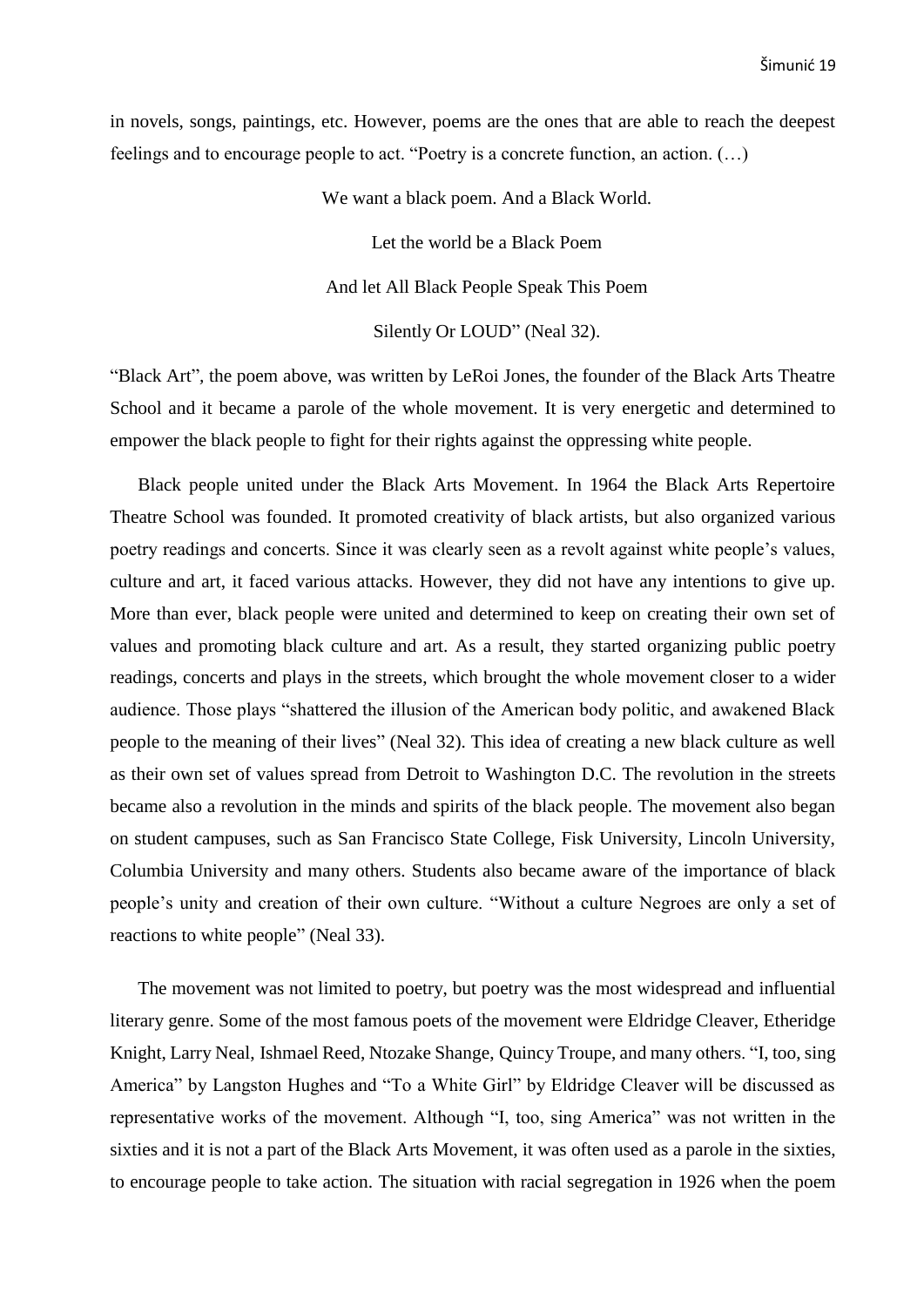was written and in the sixties was pretty much the same, and if an uninformed reader were to suppose when it was written, one might easily think of the sixties and the time of great movements.

### <span id="page-24-0"></span>4.2. "I, too, sing America" by Langston Hughes

Langston Hughes' poem was written from the perspective of a black man, who is most likely a slave. The poem starts with a verse "I, too, sing America," showing that no matter the race, and no matter how they are treated, black people are a part of America. They feel like they belong there, like they are no less American than the other people, no matter the color of their skin. They might be oppressed, humiliated or insulted, but they are part of America. The second stanza might be understood in both a literal and metaphorical sense:

> I am the darker brother. They send me to eat in the kitchen When company comes, But I laugh, And eat well, And grow strong.

Understood literally, it might represent years and years of slavery when black people were oppressed and served the white people. They used to send a slave away when guests arrived, because a slave had no right to be at the same table with them. The slave was not as important as them; the slave was not a human to them. If understood metaphorically, the context remains the same – black people are not equal to white people, not even years after slavery was abolished. It represents the social situation in the US at that time, when black people had to fight for their rights and equality. In the poem, they are not permitted to sit at the same table as white people and in real life they were not allowed to attend the same schools, bars or ride the same busses as the white people. If they were to take a bus ride, they were not allowed to sit in the white section, and if needed, they had to give up their seat in their section to a white passenger. The best example for that is Rosa Parks, and although the poem was written years before the incident it perfectly depicts it. However, despite being treated badly, the second part of the first stanza shows that black people do not let that humiliation break their spirit. They grow stronger every day; they laugh and show their oppressors that they cannot break them.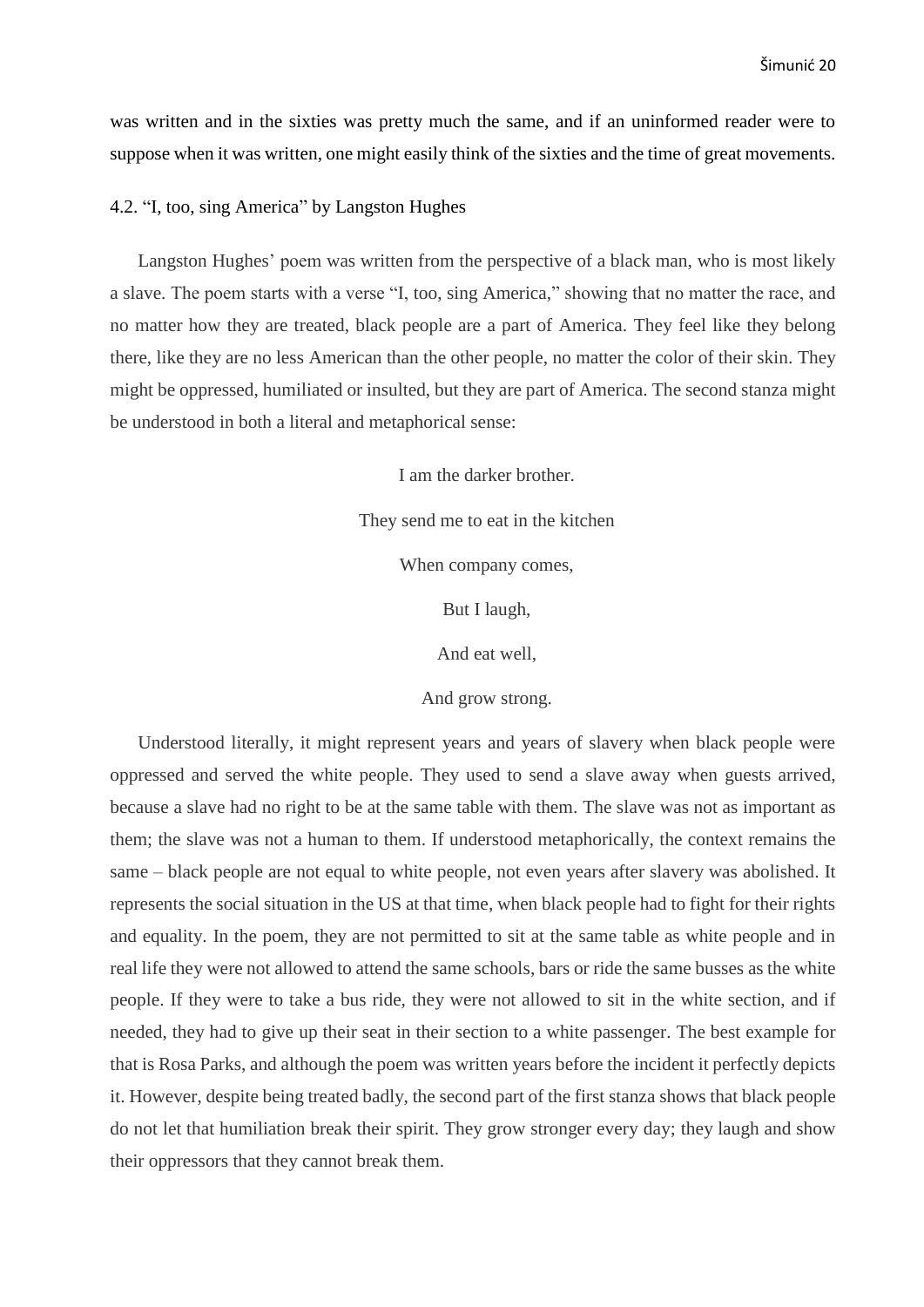The atmosphere through the poem is very optimistic. Although the black people are oppressed and treated badly, there is an optimistic note in the second stanza:

Tomorrow,

I'll be at the table

When company comes.

Nobody'll dare

Say to me,

"Eat in the kitchen,"

Then.

The author believes that changes will come soon. He believes that everyone will be equal. Perhaps not literally tomorrow, but sometime in the near future. People who joined the Black Power Movement were enthusiastic and believed that change has to come, and when that happens, nobody will have the courage to oppose them once they see how determined they are. They will all be equal and the black man from the poem, perhaps the slave, will not have to eat in the kitchen – meaning that black people in general will not be oppressed anymore. They will not have to give up their bus seat to another based on skin color; they will not have to leave a bar because nobody wants to serve them.

The end of the poem also shows optimism, saying:

They'll see how beautiful I am

And be ashamed –

I, too, am America.

The author believes that not only laws will change, but also the people. The oppressors will finally understand that they are all equal, no matter the skin color, and when they realize that, they will feel ashamed for not realizing it before. It might perhaps only be an author's dream, because as we can see, unfortunately, racial inequality is present in the US even today, 50 years after the Black Power Movement. The last verse again states that all the black people are, too, America. No matter how oppressed, discriminated or maltreated, they are also a part of the same nation as their oppressors and they deserve the same rights as everyone else. It suggests that in the end they will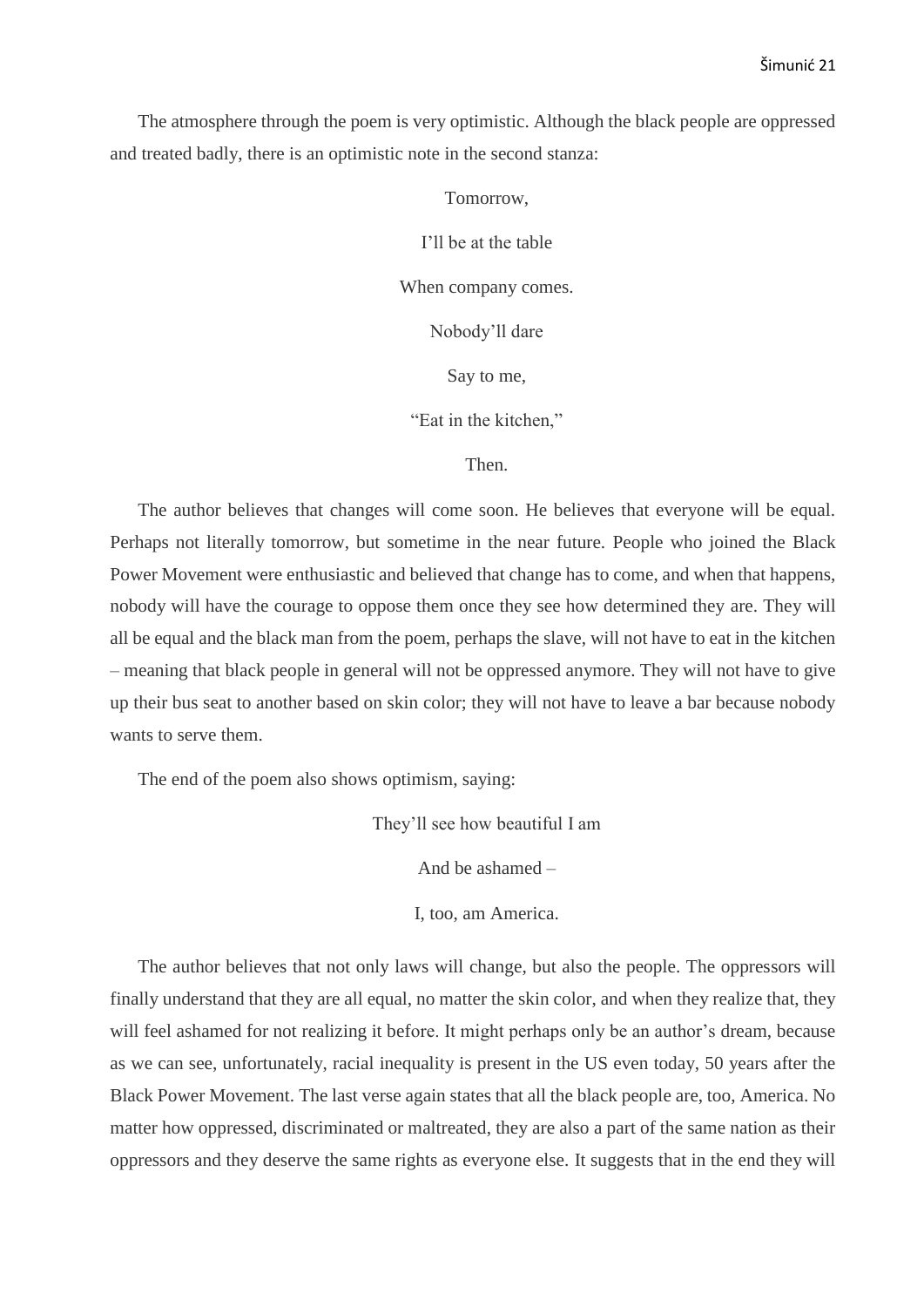finally be recognized as equal. Although this poem was written years before the Black Power Movement, it carried the same strong message during the movement. It gave courage to the protestors to fight for the cause, whether in the 1930s or the 1960s, inequality remained an issue of the society.

### <span id="page-26-0"></span>4.3*.* "To a White Girl" by Eldridge Cleaver

Eldridge Cleaver was one of the most prominent poets of the Black Arts Movement. His poem "To a White Girl" shows doubts and insecurities of black men regarding the white people, especially women. Their feelings about them were mixed and love was turning into hate; hate was turning into love. The poem consists of two stanzas, and each one tells a different perspective of the poet's thinking and his feelings towards a white girl. The poem is talking directly to a white girl who is present in his life. She has no name, but her skin color is the only important thing. In the first stanza he expresses his love for her:

> I love you Because you're white, Not because you're charming Or bright. Your whiteness Is a silky thread Snaking through my thoughts In redhot patterns Of lust and desire.

However, it is clear that he does not love her because of her personality or intelligence; the only thing he cares about is her skin color. He cannot stop thinking about her and her silky skin – lust and desire overwhelmed him. It does not matter what she is like as long as she is white. However, the second stanza reveals the completely opposite feelings:

> I hate you Because you're white. Your white meat Is nightmare food. White is The skin of Evil.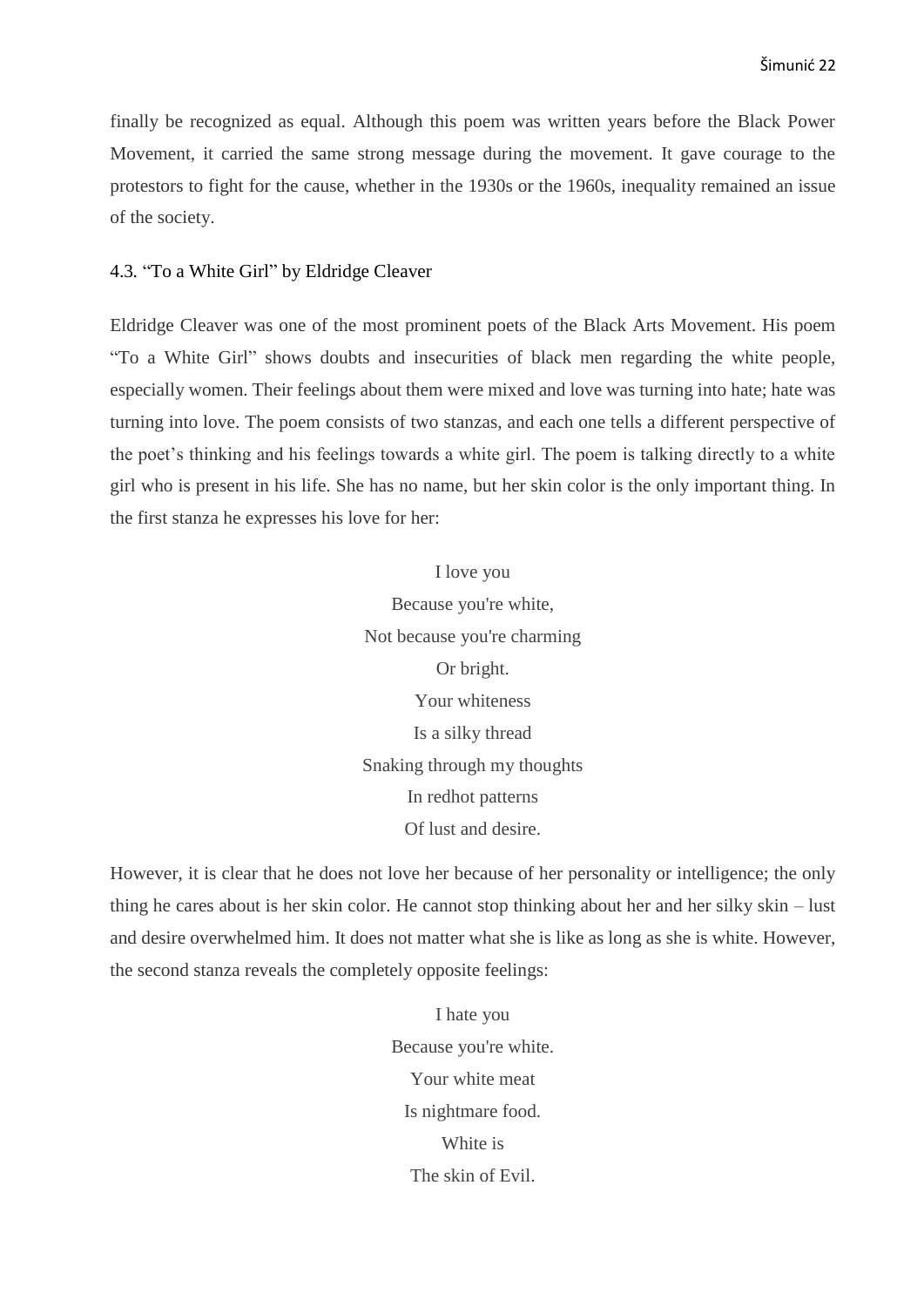He is torn between feelings of love and hate for her. Although her white skin is appealing, he cannot forget how white people treated them in the past; that is why he calls her skin "skin of evil." His mixed feeling can also be seen from the last part of the second stanza, which is also the end of the poem:

> Loving you thus And hating you so, My heart is torn in two. Crucified.

This poem is short but it shows very accurately the kind of struggle the black men were going through when loving a white woman. If we put aside the scornful looks of the people, the other struggle they had to go through was the one inside them. From the poem it is clear that he cannot forgive himself for loving a white girl – loving her white, silky skin, to be accurate.

However, the poem could be understood in a metaphorical way, not as lusting for a white girl but instead, lusting to be white. Here white skin is described as bright and silky, something that is good and pretty. Something that he should strive for. He might have felt that way because white people at that time were privileged, they had more rights than black people. It is not surprising that black people, sometimes, maybe wished to be white – equal and respected. On the other hand, in the second stanza, the poet remembers the evil that was done by the white people in the past. He remembers how much he hates them and refers to white skin as "evil" and "nightmare," Also, he says that the white skin is a symbol of "the rope and a hanging tree," perhaps alluding to Abel Meeropol's poem "Strange Fruit*,*" which was written in the thirties in which Meeropol describes the hanging of two black men:

> [Southern trees bear strange fruit,](https://genius.com/Abel-meeropol-bitter-fruit-annotated#note-1958705) [\(Blood on the leaves and blood at the root,\)](https://genius.com/Abel-meeropol-bitter-fruit-annotated#note-1958705) [Black body swinging in the southern breeze,](https://genius.com/Abel-meeropol-bitter-fruit-annotated#note-1653943) [Strange fruit hanging from the poplar trees.](https://genius.com/Abel-meeropol-bitter-fruit-annotated#note-4873551)

He is torn between feelings of love and hate. At one moment he wants to be white – meaning he wants to have the same rights as the white people – but then he remembers all the evil done by them and hates them and hates himself for wanting to be them. As he says, he is "crucified" and does not know what to think and feel. The two analyzed poems are just an example of literature written by black people at the time of their struggle for equal rights. Themes such as equality, hate for white supremacy and remembrance of the history of slavery helped them to express their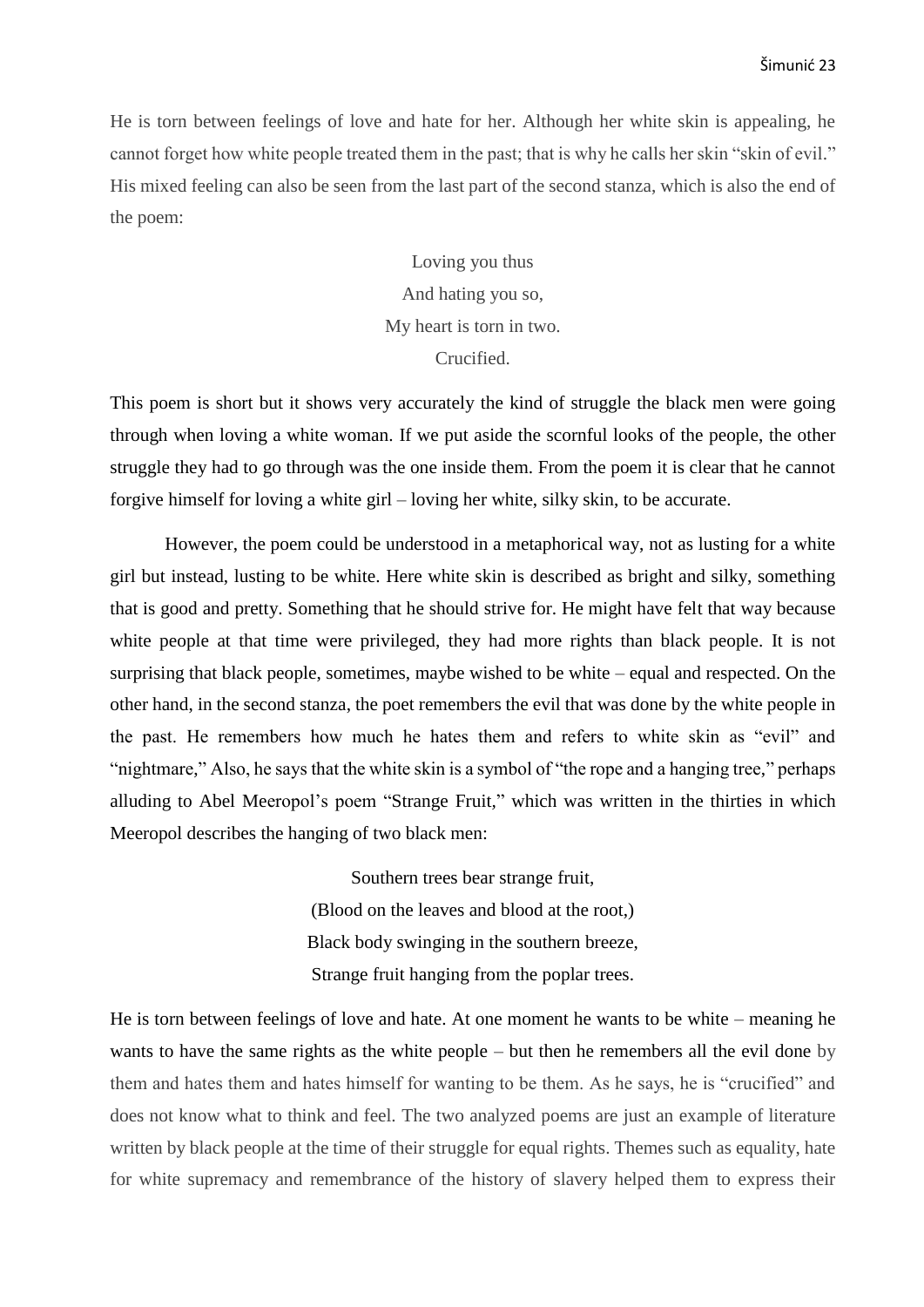dissatisfaction and encouraged them to act, to fight for their rights. The Black Arts Movement had given many prominent authors which envisioned "an art that speaks directly to the needs and aspirations of Black America" (Neal).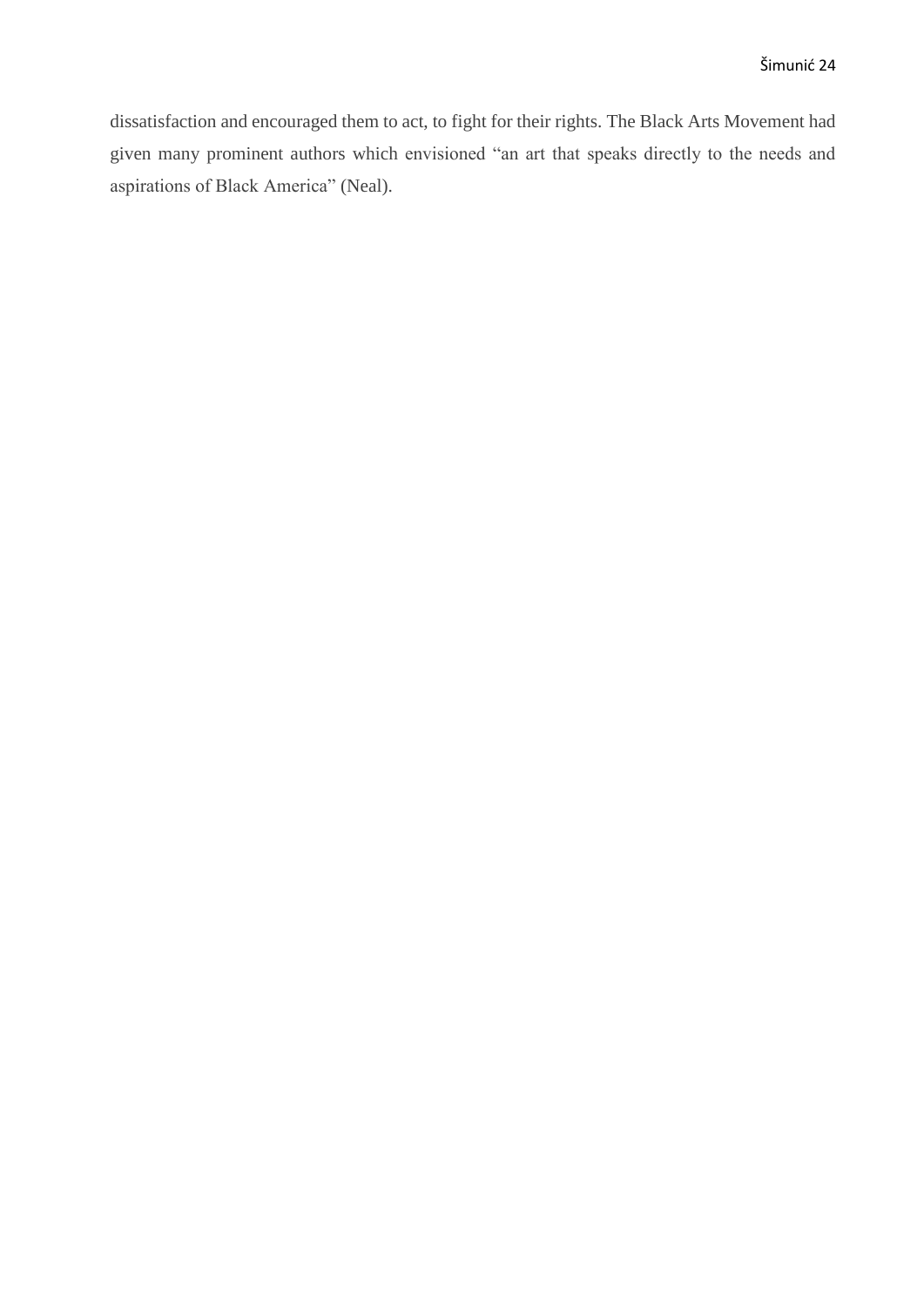## <span id="page-29-0"></span>5. The Feminist Movement

The sixties were a time for anyone feeling oppressed to do something about it. It was the time of great changes. Different social groups were feeling like it was the right time to take action and to fight for their rights. One of the movements that drew inspiration from the current protests and felt encouraged to change something was the new feminist movement. Women were gathering with great determination to change their social status. They organized protests and marches, formed new organizations, all in order to change social norms and rules that were not the same for both sexes. The movement was greatly influenced by Betty Friedan and her book, *The Feminine Mystique,* written in 1963. The book "launched a new phase of female protest on a national level" (Tindall and Shi 1078). It came as a result of a poll that she conducted, which showed that the whole idea of a happy suburban housewife that was present in the fifties, was just an illusion. At that time, to be a housewife was the fulfillment of a dream: "The suburban housewife – she was the dream image of the young American women and the envy, it was said, of women all over the world" (Friedan 18). However, the idyllic vision of a housewife had a darker, hidden side. Friedman said that "the American middle-class home had become a 'comfortable concentration camp' where women saw their individual potential suffocated in an atmosphere of mindless consumption and affluent banality" (Friedan 18). She openly spoke of the issues that were not spoken about - women's frustrations with everyday life. "The problem lay buried, unspoken, for many years in the minds of American women. It was a strange stirring, a sense of dissatisfaction. . . As she made beds, . . . she was afraid to ask even of herself a silent question – 'Is this all?'" (Friedan 15).

Friedman, together with a group of activists, founded an organization called NOW – National Organization for Women. The organization dealt with various issues, such as ending job discrimination which was based on sex, and they put their efforts to legalize abortion and obtain federal and state support for child-care centers (Tindall and Shi 1079). Their activism did cause some changes. In 1972 colleges were required to provide women with equal opportunities as men in areas such as admissions, faculty and staff hiring and athletics. They were not only protesting to demand equal employment rights. On September 7, 1968 hundreds of activists boycotted the Miss America Pageant. They considered it to be sexist because it objectified women, judging them on impossible standards of beauty. Hundreds of women raised their voice against it. Moreover, the pageant was also considered racist because not even once the winner was a black woman. Also, the protests were partially anti-war because the organizers of the pageant would later send the new Miss America to Vietnam to entertain the troops (Napikoski).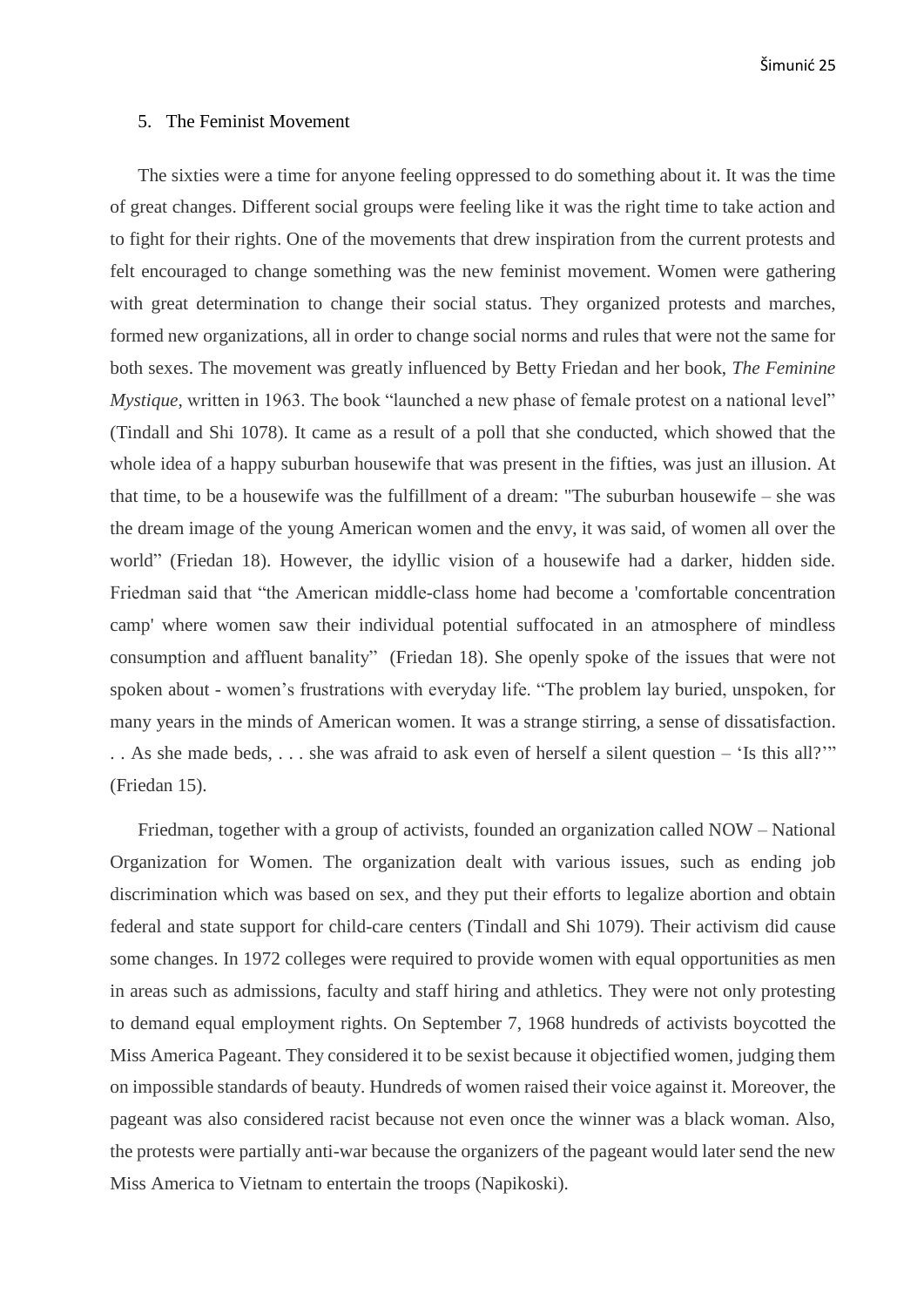Many other protests were held, such as for the women's right to abortion, for employment equality and other problem issues. Women finally stood up and demanded respect and equal rights as men. It was a massive movement due to the fact that women were not a minor social group in the US. They were actually the dominant group which made up 51% of the US population. Years of protests which were a part of the feminist movement finally paid off. In the late sixties and early seventies women's political power was growing and a greater number of women were employed. It is safe to say that "women were changing traditional sex roles and childbearing practices to accommodate the two-career family, which had replaced the established pattern of male breadwinner and female housekeeper as the new American norm" (Tindall and Shi 1080).

University students also had an important role in the feminist movement. In 1968 students organized a sit-in at the University of Georgia that lasted three days. They protested because the female students were not treated equally. They had a dress code, which male students did not have, and were not allowed to drink or live off campus. Students decided that, once again, they had to react to injustice.

Encouraged and inspired by political and social changes, many women started expressing their feelings and thoughts in writing. Poetry was among the most popular literary genres. This decade has given some of the greatest feminist poets, such as Maya Angelou, Maxine Kumin, Denise Levertov, Audre Lorde, Adrienne Rich, Muriel Rukeyser, and many others. The following chapters analyze two poems: the first one is "Equality" by Maya Angelou, and the second one is "With no Immediate Cause" by Ntozake Shange.

### <span id="page-30-0"></span>5.1. "Equality" by Maya Angelou

"Equality" was written at the time of the Feminist Movement and strong messages that the movement was preaching can clearly be seen in the poem. Even the title states the main cause of the movement, the thing the activists strived to attain – equality. The first three verses reveal that the poet is talking directly so someone ("you" – not stating the gender or skin color of the person which might mean that the person represents all oppressors who treat people as unequal, whether it is based on gender, skin color, political beliefs or any other reason) who do not see her clearly in all her shine:

You declare you see me dimly

Through a glass which will not shine,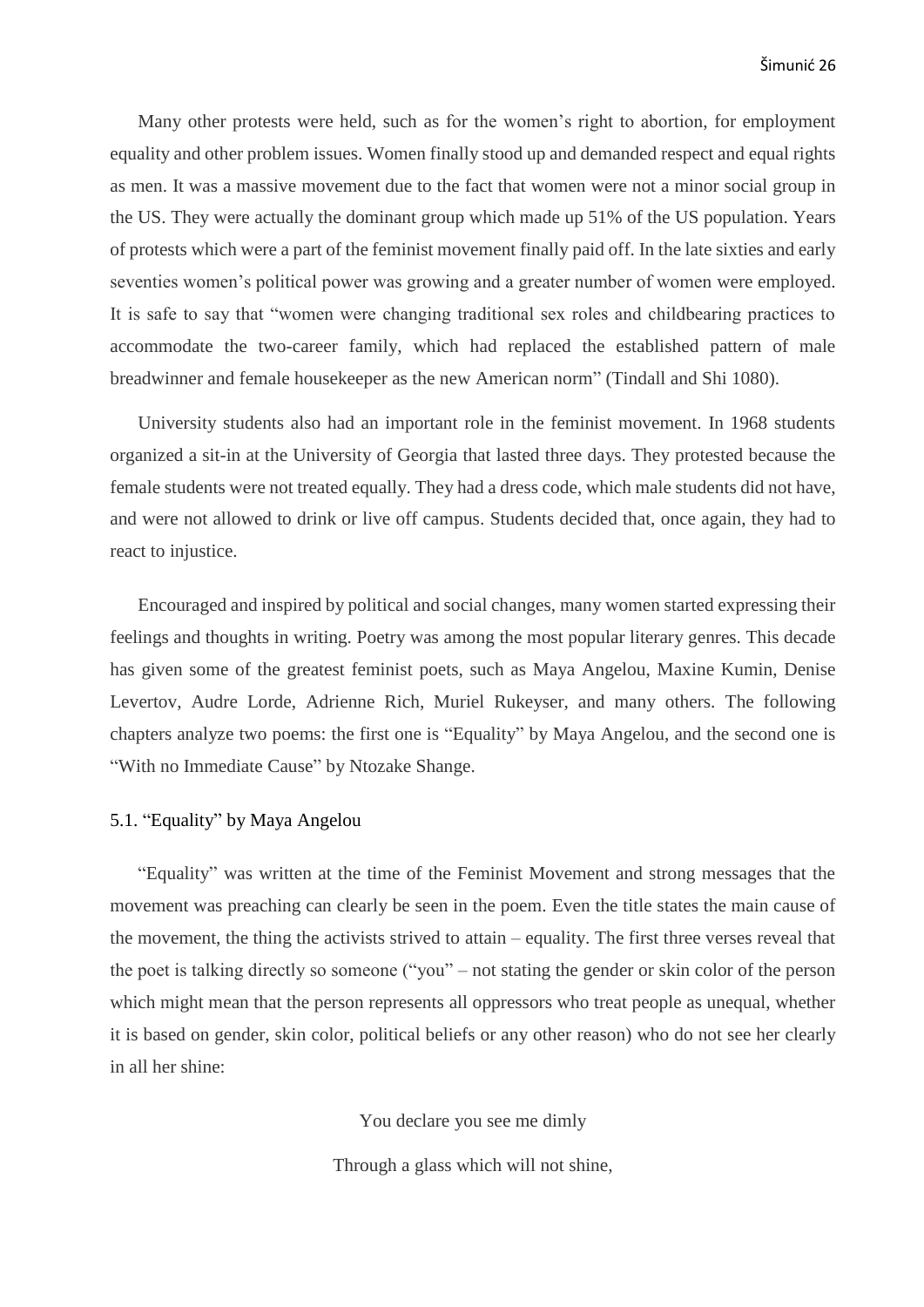Šimunić 27

#### Though I stand before you boldly

The person she is talking to does not seem to see the good in her; does not see her full shine and her virtues. Instead, the person sees her as worthless, perhaps, through a glass which will not shine, although she stands before that person. The person she is talking to is not aware of any wronging or maybe does not want to see it, since people tend to turn their heads away when they see an injustice happening. The second part of the first stanza indicated that the person she is talking to barely hears her call for help. Instead, only hears a whisper, barely, although she keeps repeating her message. The use of a word "drums" symbolize how forceful her message is. The drums are loud and powerful, just as her desire for equality, but no one seems to hear that:

> You do own to hear me faintly as a whisper out of range, while my drums beat out the message and the rhythms never change.

The second stanza is repeated three times in the poem:

Equality, and I will be free. Equality, and I will be free.

Those words are repeated in order to emphasize the importance of the message. That is the only thing she wants – equality, and she sees equality as freedom. She wants to be free from discrimination and prejudices; she wants for all people to be equal. Although there is no explicit explanation in the poem to whom it might be directed, we can understand it in two ways – as yearning for the equality of black people, as well as the equality of women. As a black woman, Maya must have been revolted and frustrated because of the prejudices directed towards both social groups and desperately wanted change.

The next stanzas are her attempt to open the eyes of the oppressor to see the problem in the society. Despite the past, she is ready to move on. She is strong and ready to start over, but the chains of the past are still present in the society:

> We have lived a painful history, we know the shameful past, but I keep on marching forward, and you keep on coming last.

That is why she encourages her listener to wake up and understand what is going on: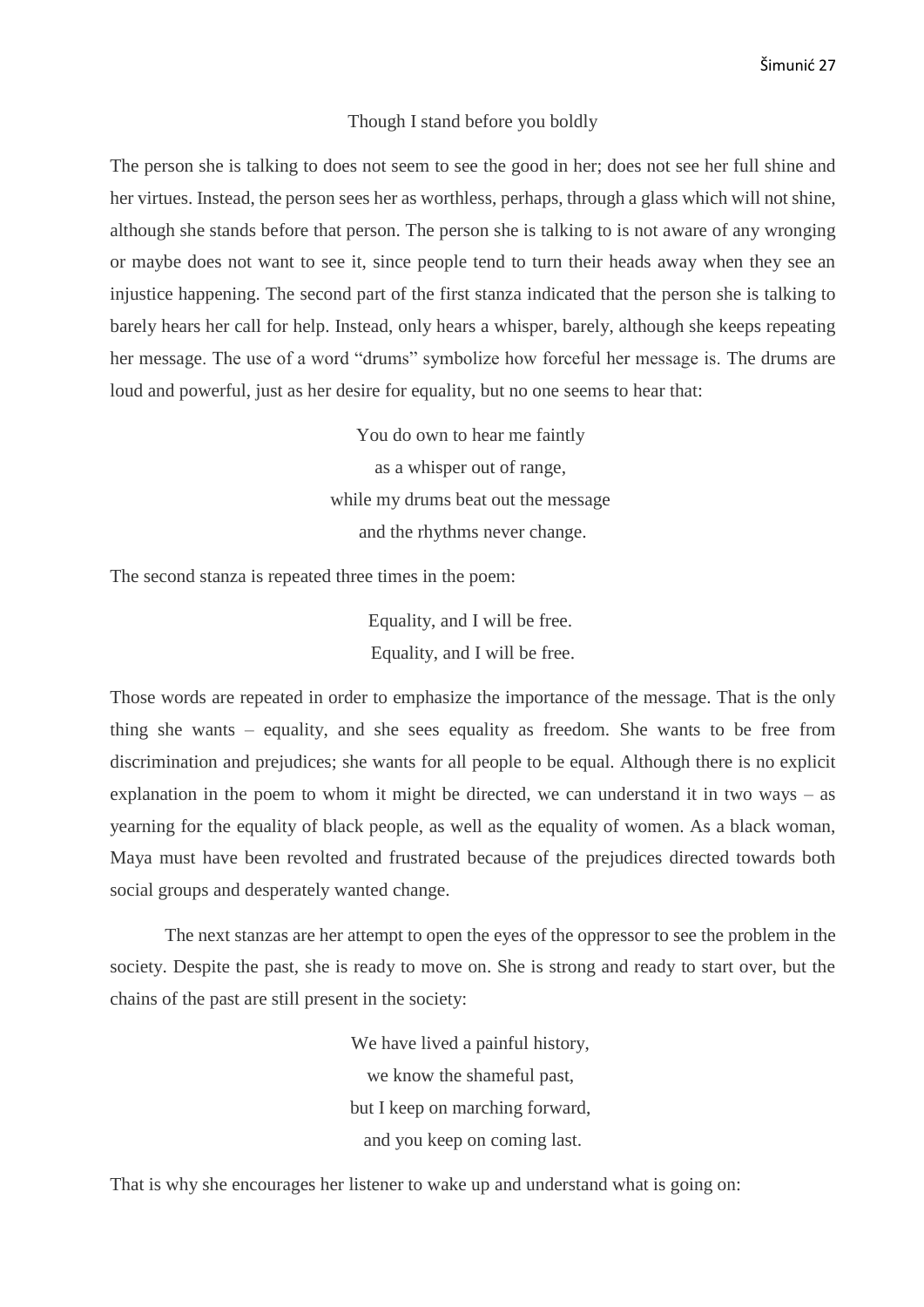Take the blinders from your vision, take the padding from your ears, and confess you've heard me crying, and admit you've seen my tears.

The listener acts as though nothing is happening and refuses to see and hear what she has to say. Just like people who, even today, turn a blind eye to the injustices happening around them, just because they are not directly affected. If people in the past had reacted more to occurrences of injustice, it might have changed the lives of millions of people. The speaker did hear her cry, saw her tears – and did nothing.

The last two stanzas just keep repeating and emphasizing her true message:

Yes, my drums are beating nightly, and the rhythms never change.

> Equality, and I will be free. Equality, and I will be free.

No matter what, she will keep on trying to change something, to fight for her rights until she achieves the goal – to be equal, to be free from discrimination of all kinds. This repetition of the last two verses also serves as a powerful message to the reader, intending to make a stronger impression and raise awareness.

## <span id="page-32-0"></span>5.2. "With no Immediate Cause" by Ntozake Shange

The poem "With no Immediate Cause" was written in the time when the feminist movement was spreading fast and women were encouraged to finally raise their voices and show resistance towards injustices. Unlike Maya Angelou's poem "Equality," this poem is full of aggressive feelings and doubts. It consists of three stanzas, which describe a day in the life of a poet, who is a woman – but also, a day in a life of any woman. It starts with a visual image of violence against women:

> every 3 minutes a woman is beaten every five minutes a woman is raped/every ten minutes a lil girl is molested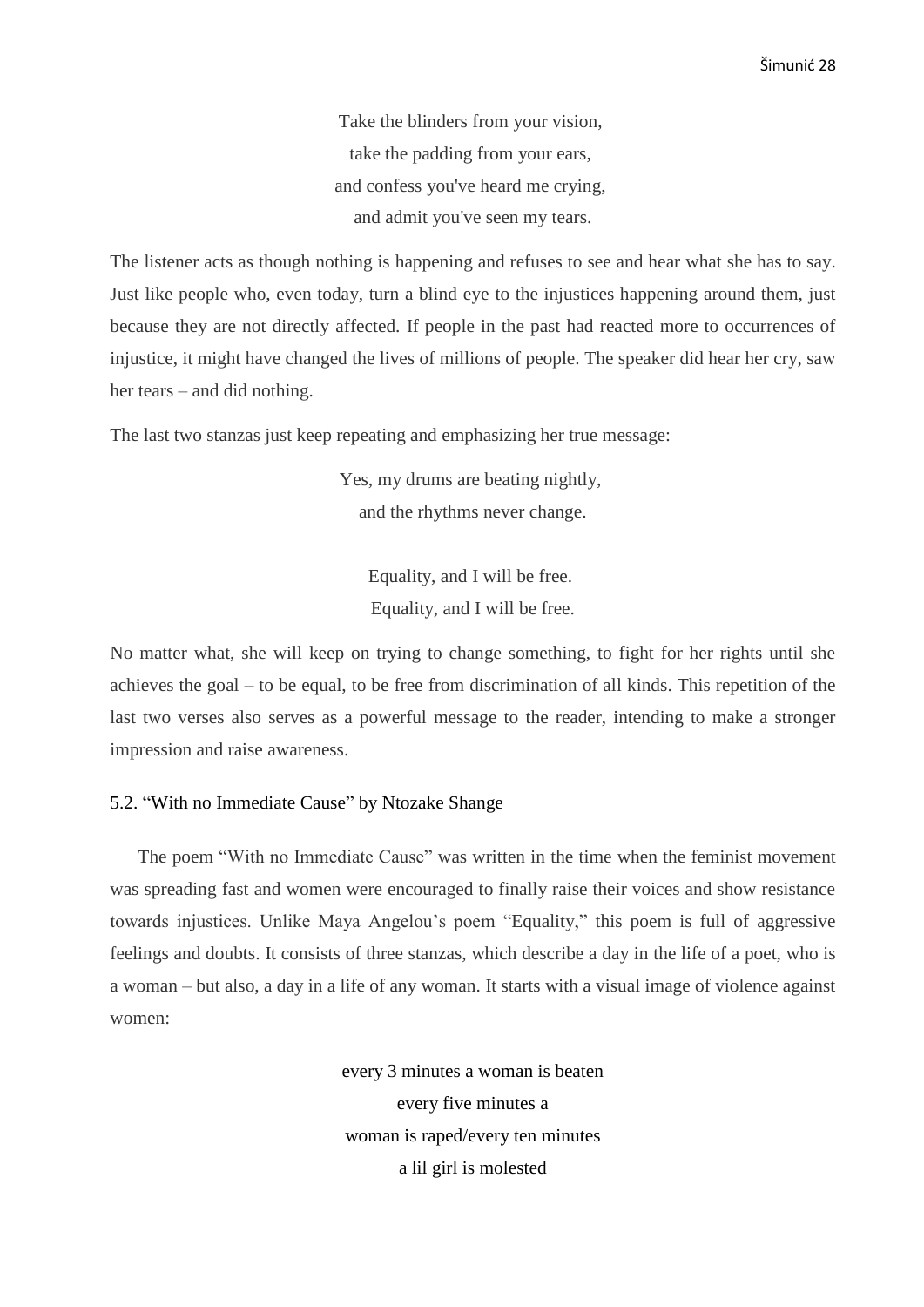These crimes seem to appear only as statistics in a newspaper, instead of being a real social issue. Every three minutes, every five minutes, every ten minutes – the repetition of these verses through the poem emphasizes the frequency of attacks on women, and not only grown up women, but of all ages in general. It happens all the time, every couple of minutes. She notices it, but the society does not seem to react. The poet continues the first stanza with a very pessimistic, and yet brave tone:

> yet i rode the subway today i sat next to an old man who may have beaten his old wife 3 minutes ago or 3 days/30 years ago he might have sodomized his daughter but i sat there

She sees every man as a threat. Every man might potentially be a rapist, a child molester; every man might have beaten his wife once. You never know when the violence might happen, but she is still brave enough to sit next to them. She does not fear them; she does not let it rule her life. Again, time reference is repeated – 3 minutes ago, 3 days ago, 30 years ago. No matter when the violence happened, it did happen. Those women who were the victims of their husbands, brothers, boyfriends or any other random man in the street are forever marked. Thirty years might pass, but the scars will remain – maybe not physically, but the mental scars are way worse. And the poet states that it does not make a man less of a bully if thirty years have passed; he cannot erase what he's done.

She continues the poem by describing all the horrible ways women are molested on a daily basis, and again expresses distrust in every man:

> i rode the subway today & bought a paper from a man who might have held his old lady onto a hot pressing iron/i don't know

She bought the newspaper from him, the same newspaper in which she will read about the death of another woman.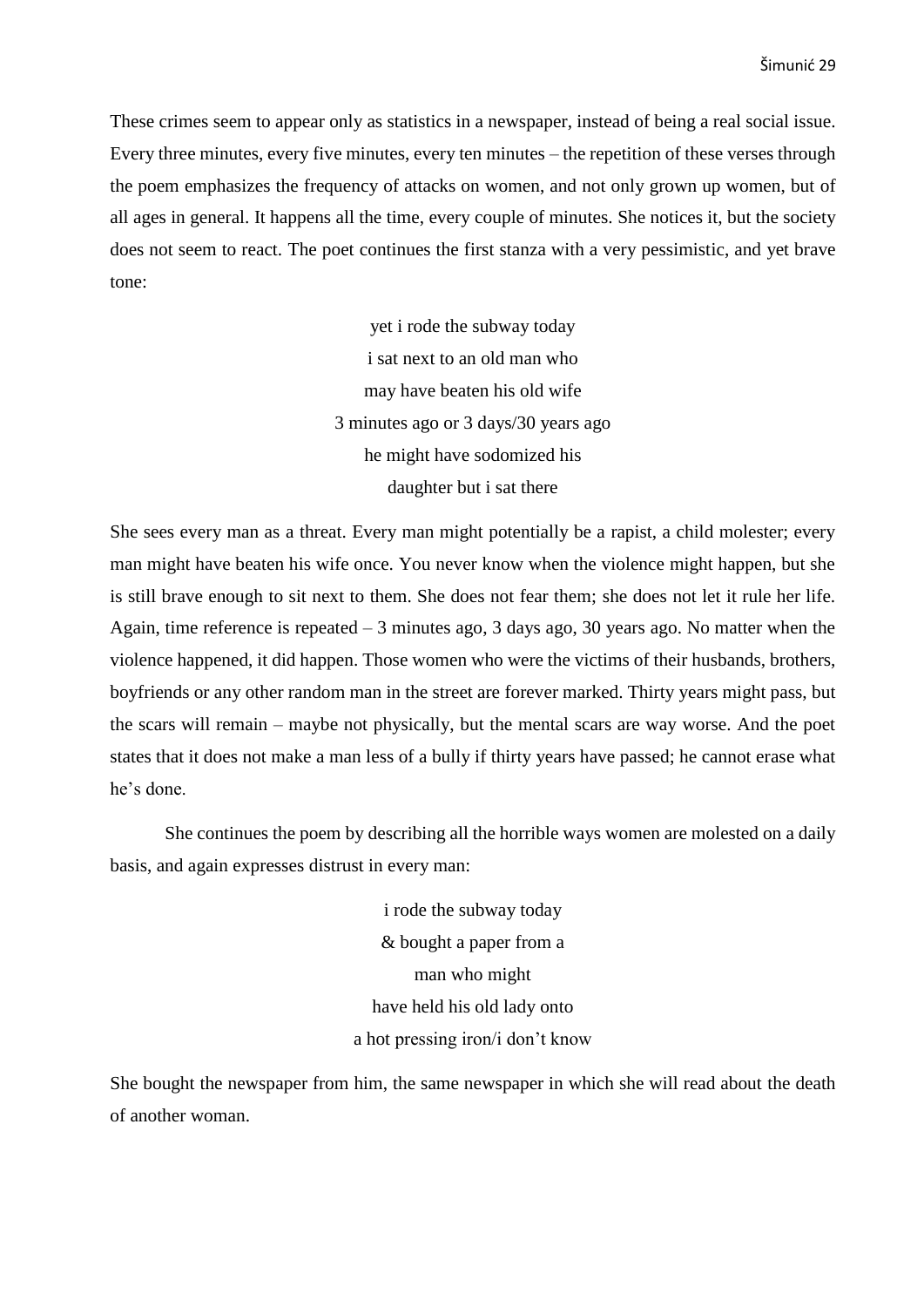i bought the paper looking for the announcement the discovery/of the dismembered woman's body/the victims have not all been identified/today they are naked and dead/refuse to testify

News of women's deaths have become common; nobody pays attention to them anymore. Women are raped, molested, killed. If they do survive, they are afraid to testify because they might get hurt again or the society will not believe them and will judge them instead of the perpetrator. The last part of the first stanza brings a total turning of the situation:

> i found an announcement (…) there is some concern that alleged battered women might start to murder their husbands & lovers with no immediate cause

It turns out that the public is concerned regarding these matters. However, they do not care whether women are molested, raped or killed; they are afraid that this might hurt men. The verse "alleged battered women" shows that the public does not even believe those women were molested; society believes what men say. Women have no right to voice their thoughts. This poem perfectly depicts society in the sixties, before the feminist movement – women were oppressed and seen as second class citizens. If a woman happens to hurt a man, the society thinks she must have done it with "no immediate cause".

> i spit up i vomit i am screaming we all have immediate cause every 3 minutes every 5 minutes every 10 minutes every day women's bodies are found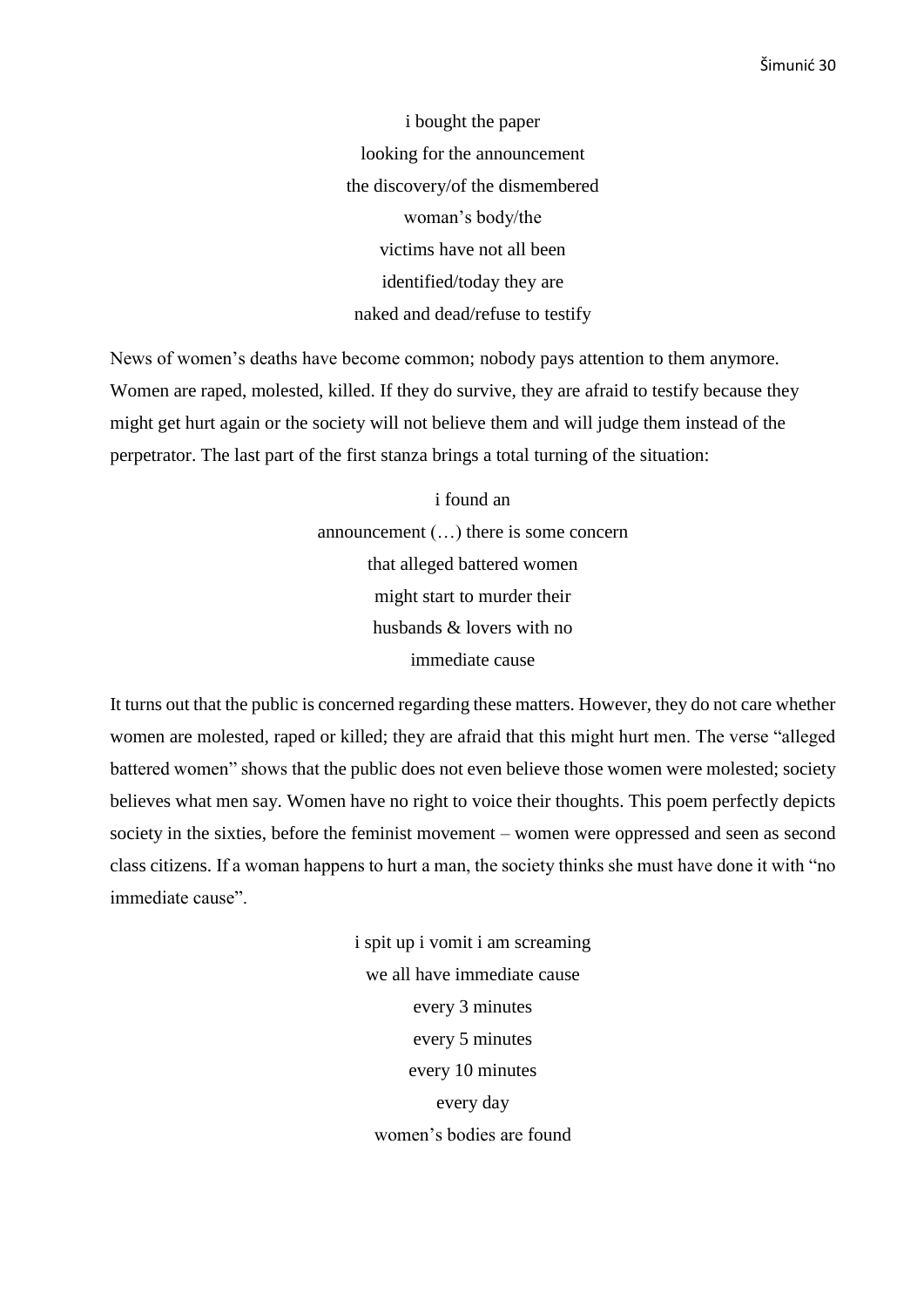She feels angry, so angry that it makes her sick. Injustice happens every day and no one seems to care. It is like the society is blindfolded by ignorance when it comes to reacting to violence against women. Men are the only ones that count. But she screams, she yells, she wants them to hear her – women do have an immediate cause! Every 3 minutes, every 5 minutes, every 10 minutes, every day – every time a man hits her, every time he molests a child, every time a woman is raped – women do have an immediate cause. Men take away their dignity, their innocence, their lives and nobody cares. She wants the public to open their eyes or at least to stop pretending they do not see injustice happening. She is trying to send a strong message, to stop the hypocrisy in the media and society. Every life counts, no matter the race, gender or sexual preference. This poem carries a powerful message and perfectly depicts the horrors that were happening to women on a daily basis, without anyone to react to them. The message is directed towards us as readers to make us aware of what is happening around us and the time reference serves to emphasize how often it happens. It is a typical poem of the feminist movement, encouraging women to act, to fight for their rights and to speak up about violence that they were experiencing daily.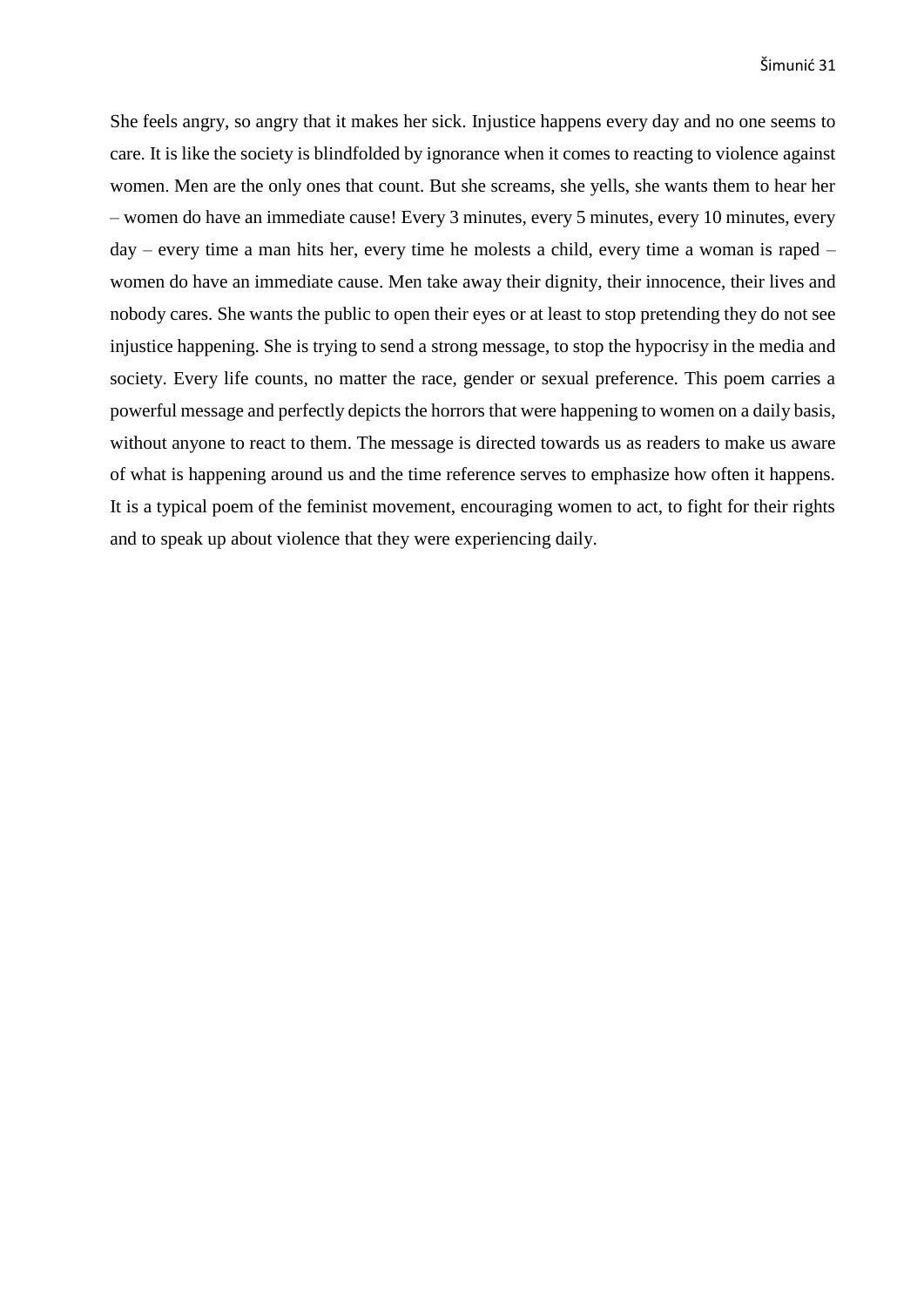### <span id="page-36-0"></span>Conclusion

This paper deals with the events that happened in the US in the sixties – the political and social situation, the Vietnam War, students' anti-war protests, and civil movements for equal rights. The analyzes of the poems from each of the movements serve to illustrate the public reaction concerning the main issues. The unrest of the sixties was mostly due to the US fighting a meaningless war in faraway Vietnam. The people's dissatisfaction resulted in massive anti-war demonstrations all over the US. Young Americans in particular were determined to bring about changes. They were persistent in fighting for their cause – to make the government withdraw the US troops from Vietnam and to stop the war. Soon protests crossed the borders of universities and became a national issue. People were finally encouraged to fight for their rights, which is evident as the Black Power Movement and the Feminist Movement originated.

The sixties were a politically unstable decade as people took the risk to finally raise their voices against social injustices. The best example are numerous assassinations which occurred at that time. President J. F. Kennedy was assassinated, as well as his brother, and a couple of years later Malcolm X and Martin Luther King Jr., as the most prominent black leaders were also assassinated by their opponents. Although Martin Luther King Jr and Malcolm X proposed different solutions to the problem of racial inequality, both empowered and encouraged black people to take action, to fight for their rights. This paper gives a historical and social overview of the sixties – the main political and social events, and provides analyses exploring the causes of the nation's disapproval with the government's social and war policies. Highlighting the cause and course of student's protests, as well as the student's participation in the social movements, brings to light the role of young Americans in the rebellion against the injustices. It is made evident that their sit-ins caused a reaction that spread all over the country and encouraged Americans of all ages to take action for causes that they believed in. An example to note is the stand of the four black students in 1960 who demanded to be served at the counter that served only whites. If it had not been for the bravery of those four young men, who knows how much time would have passed until people got enough courage to speak up for their rights. Students had an important role in the Feminist Movement as well, by organizing sit-ins and fighting for equal rights of female students at all universities.

The events of the 1960s are of great importance for the development of real democracy in the US. Because of the reactions of brave men and women changes were brought about. Public awareness was raised to encourage others to speak up, to rebel against injustices. As Martin Luther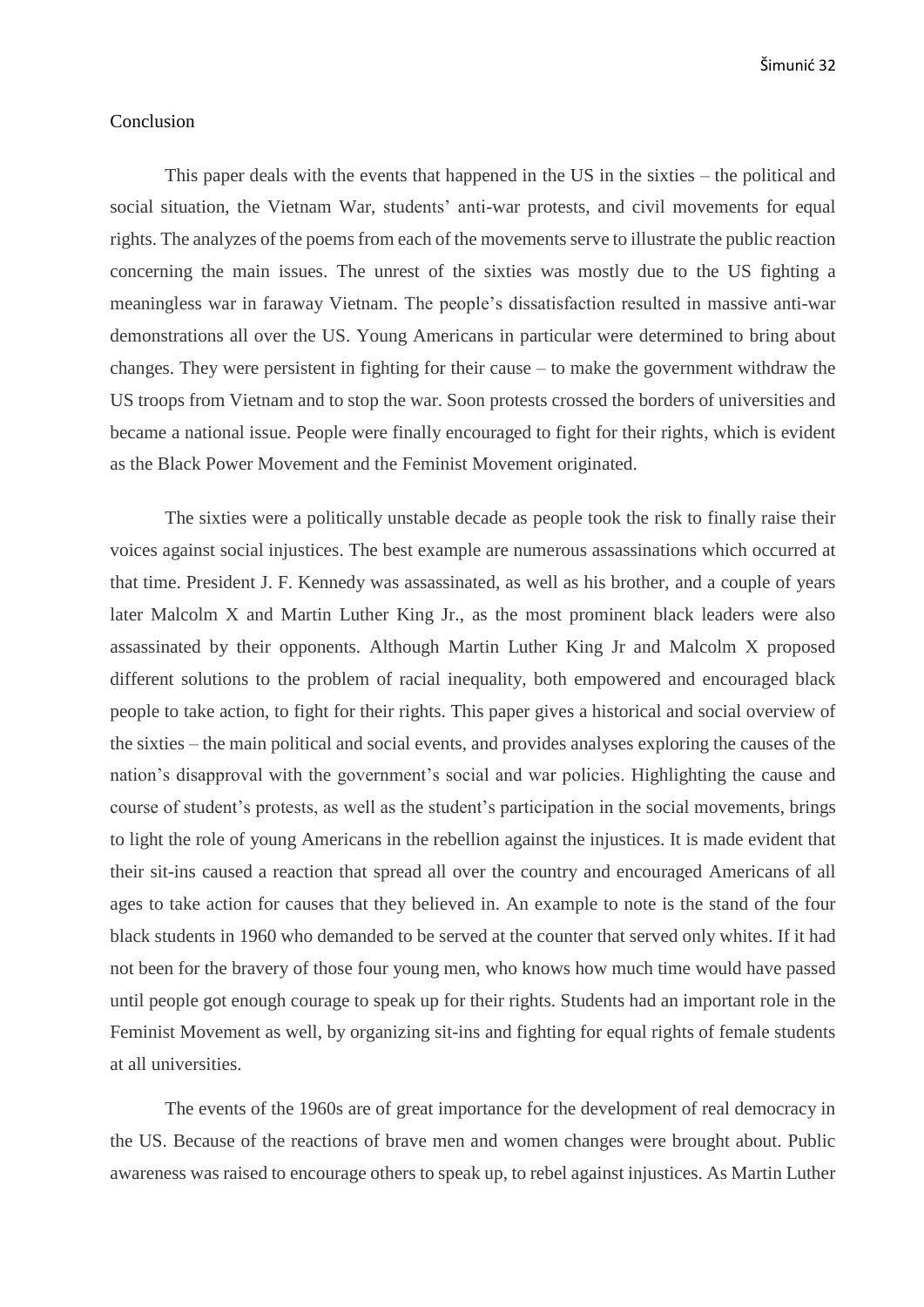King Jr. said in his "Letter from a Birmingham Jail." "One has not only a legal but a moral responsibility to obey just laws. Conversely, one has a moral responsibility to disobey unjust laws" ("Letter from a Birmingham Jail"). The people in the sixties truly did that, not out of the pure civil disobedience, but because they desperately wanted social changes which would finally make them equal.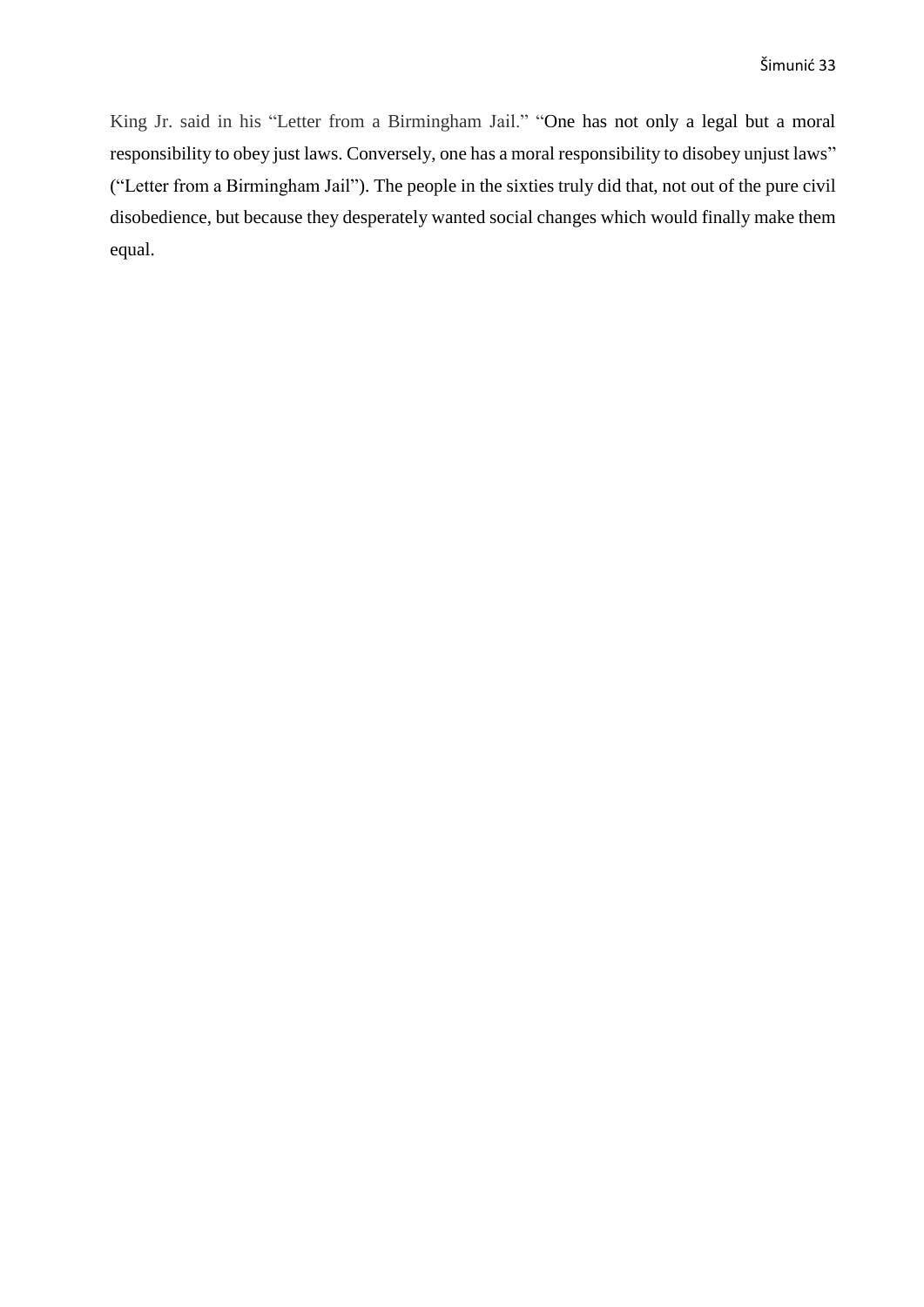#### Works Cited

- <span id="page-38-0"></span>Angelou, Maya. "Equality." *The Book Banque,*  [https://www.thebookbanque.com/literary/equality-maya-angelou.](https://www.thebookbanque.com/literary/equality-maya-angelou) Accessed 4 September 2017.
- Barringer, Mark. "The Anti-War Movement in the United States." *English.illinois.edu,* [http://www.english.illinois.edu/maps/vietnam/antiwar.html.](http://www.english.illinois.edu/maps/vietnam/antiwar.html) Accessed 27 August 2017.
- Bennett, Curtis. "Vietnamese Morning." *Warpoetry,* http://www.warpoetry.co.uk/vietnam.htm#VIETNAMESE MORNING. Accessed 2 Sept. 2017.
- Bibby, Michael. "'Where Is Vietnam?' Antiwar Poetry and the Canon." *College English*, vol. 55, no. 2, 1993, pp. 158–178. *JSTOR*, JSTOR, [www.jstor.org/stable/378501.](http://www.jstor.org/stable/378501)
- Braymer, Nan. "Five Day Requiem for Vietnam." *Voiceseducation,*  [http://voiceseducation.org/content/nan-braymer-five-day-requiem-vietnam.](http://voiceseducation.org/content/nan-braymer-five-day-requiem-vietnam) Accessed 3 September 2017.
- Cleaver, Eldridge. "To a White Girl." *Alexispoeticmovements,*  http://alexispoeticmovements.weebly.com/to-a-white-girl.html. Accessed 1 September 2017.
- Neal, Larry. "The Black Arts Movement." *The Drama Review: TDR*, vol. 12, no. 4, 1968, pp. 29– 39. *JSTOR*, JSTOR, [www.jstor.org/stable/1144377.](http://www.jstor.org/stable/1144377) Accessed 2 September 2017.
- Filo, John Paul. "Kent State Shootings 1970." *100photos.time,*  http://100photos.time.com/photos/john-paul-filo-kent-state-shootings. Accessed 1 September 2017.
- Friedan, Betty. *The Feminine Mystique*. New York: Norton, 1963.
- Gusfield, Joseph R. "Student Protest and University Response." *The Annals of the American Academy of Political and Social Science*, vol. 395, 1971, pp. 26–38. *JSTOR*, JSTOR, [www.jstor.org/stable/1038573.](http://www.jstor.org/stable/1038573)